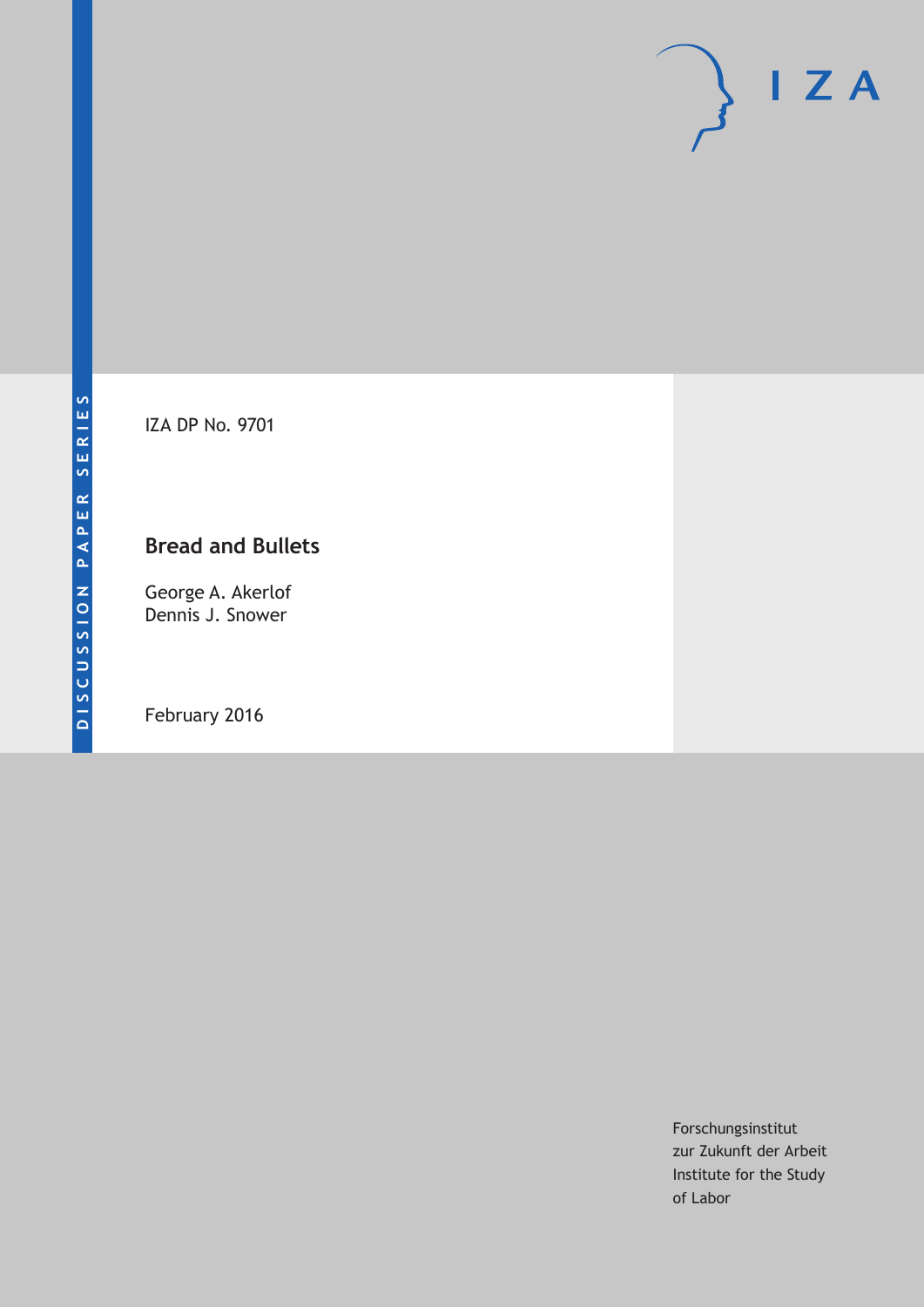# **Bread and Bullets**

## **George A. Akerlof**

*Georgetown University and IZA* 

## **Dennis J. Snower**

*Kiel Institute for the World Economy, Christian-Albrechts-University of Kiel and IZA* 

> Discussion Paper No. 9701 February 2016

> > IZA

P.O. Box 7240 53072 Bonn Germany

Phone: +49-228-3894-0 Fax: +49-228-3894-180 E-mail: iza@iza.org

Any opinions expressed here are those of the author(s) and not those of IZA. Research published in this series may include views on policy, but the institute itself takes no institutional policy positions. The IZA research network is committed to the IZA Guiding Principles of Research Integrity.

The Institute for the Study of Labor (IZA) in Bonn is a local and virtual international research center and a place of communication between science, politics and business. IZA is an independent nonprofit organization supported by Deutsche Post Foundation. The center is associated with the University of Bonn and offers a stimulating research environment through its international network, workshops and conferences, data service, project support, research visits and doctoral program. IZA engages in (i) original and internationally competitive research in all fields of labor economics, (ii) development of policy concepts, and (iii) dissemination of research results and concepts to the interested public.

IZA Discussion Papers often represent preliminary work and are circulated to encourage discussion. Citation of such a paper should account for its provisional character. A revised version may be available directly from the author.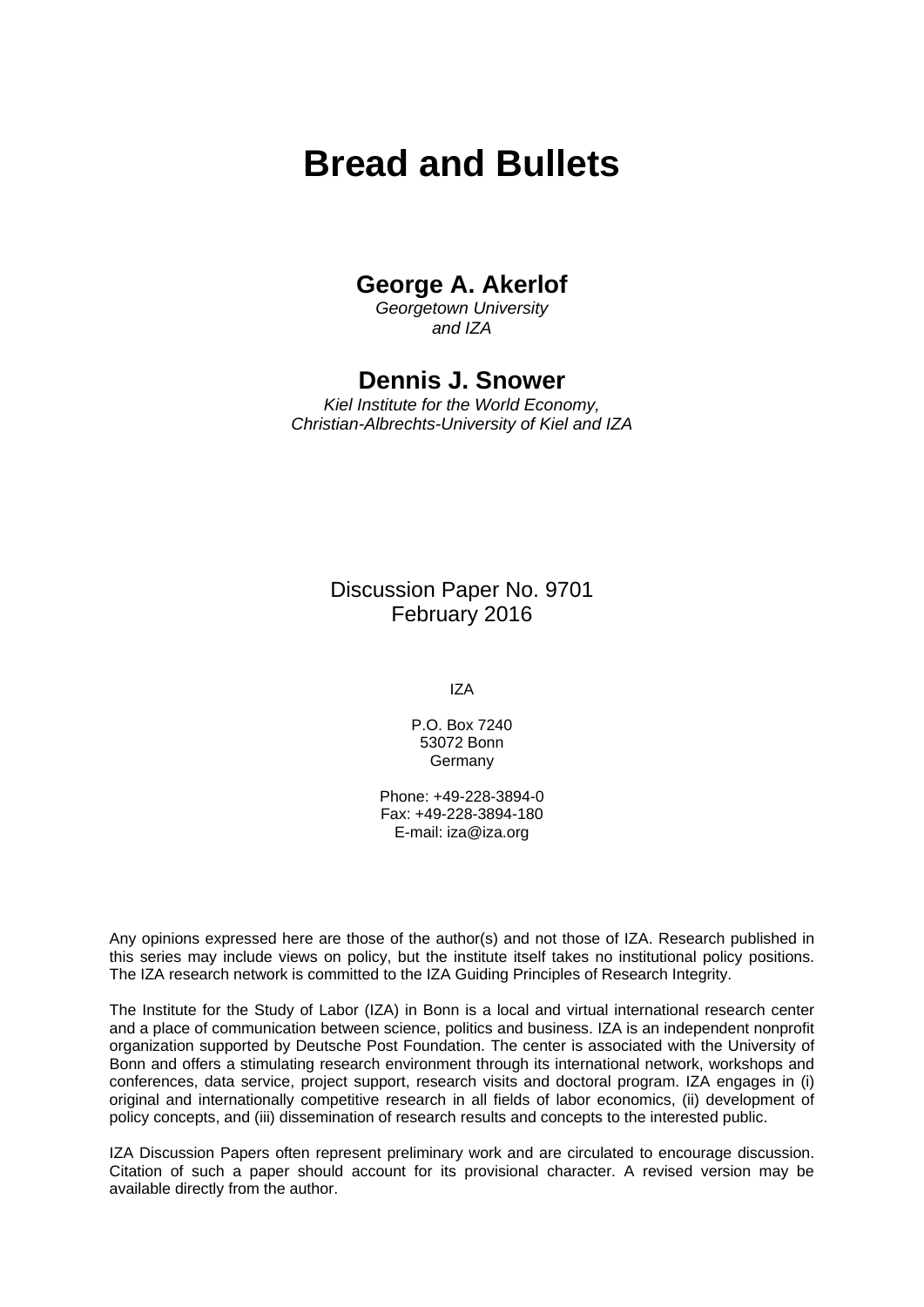IZA Discussion Paper No. 9701 February 2016

## **ABSTRACT**

## **Bread and Bullets\***

Standard economics omits the role of narratives (the stories that people tell themselves and others) when they make all kinds of decisions. Narratives play a role in understanding the environment; focusing attention; predicting events; motivating action; assigning social roles and identities; defining power relations; and establishing and conveying social norms. This paper describes the role narratives play in decision making, as it also juxtaposes this description against the backdrop of the Bolshevik-spawned narrative that played a critical role in the history of Russia and the Soviet Union in the 20<sup>th</sup> Century.

JEL Classification: A12, A13, A14, D03, D04, D20, D23, D30, D62, D71, D72, D74, E02, E03

Keywords: narrative, motivation, attention, prediction, identity, social assignment

Corresponding author:

Dennis J. Snower Kiel Institute for the World Economy Kiellinie 66 D-24105 Kiel Germany E-mail: dennis.snower@ifw-kiel.de

 $\overline{a}$ \* We wish to express our gratitude to Robert Akerlof and Robert Shiller for valuable comments and suggestions, and to Victoria Buhler, Johanna Scholz and Christoph Schütt for their excellent research support.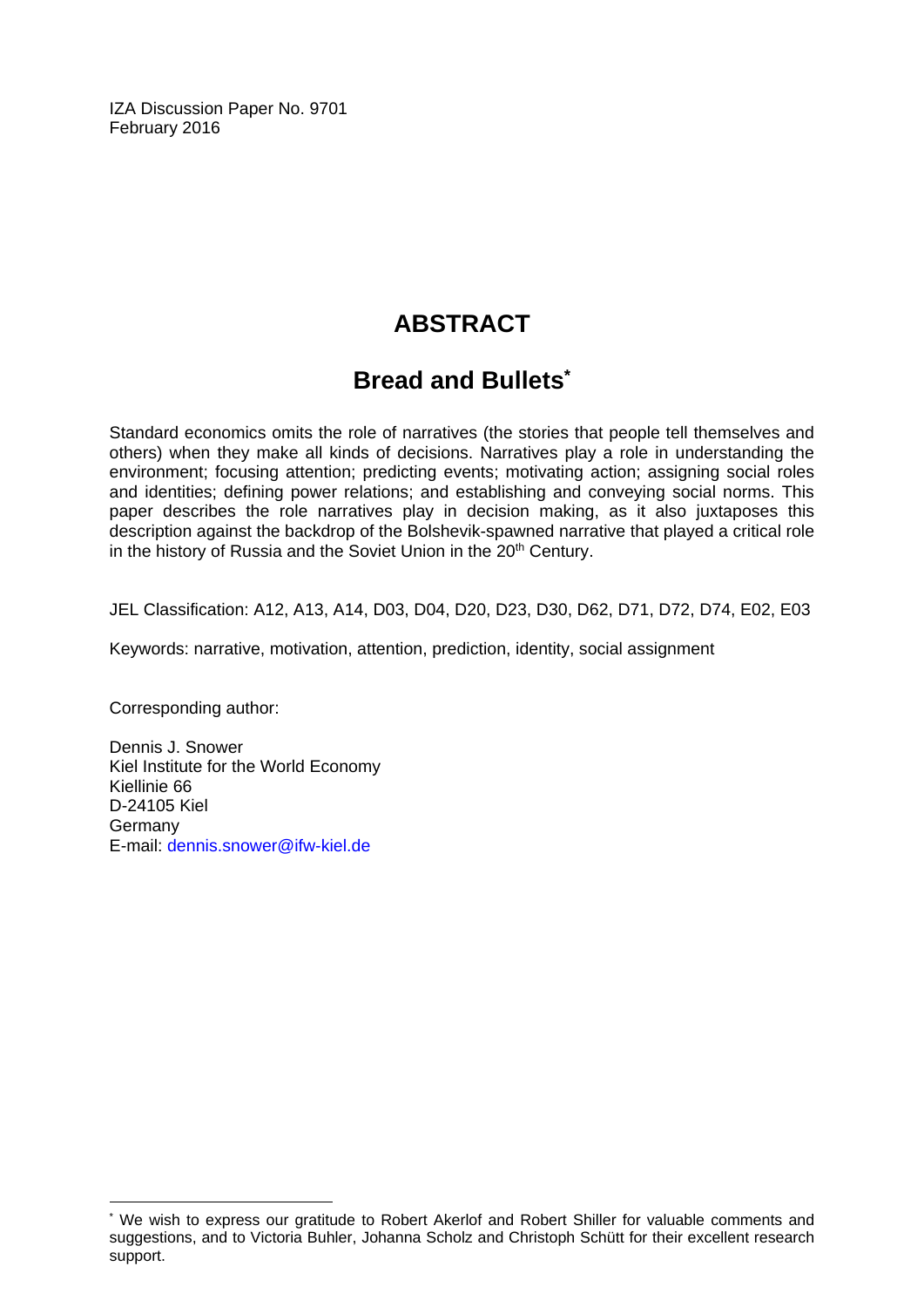## **BREAD AND BULLETS**

George A. Akerlof and Dennis J. Snower

This article is concerned with the importance of narratives in decision making, particularly economic decision making. We may characterize a "narrative" as a sequence of causally linked events and their underlying sources, unfolding through time, which may be used as a template for interpreting our ongoing experience (Graesser et al., 1980; Bruner, 1991). The underlying sources of the events include, among many other things, the goals of the narrative's characters (Beach, 2010; Schank and Abelson, 1977), their emotions (Oatley, 1992) and identities (McAdams 2001). Narratives are simplified accounts of events that tend to be crucially concerned with issues of balance -- between the needs of the individual versus the social group, between material and nonmaterial aspirations, between self-interest and altruism, between humankind and nature, and so on. These issues are of central importance, since narratives implicitly recognize that balance in these senses is essential to human well-being.

Narratives serve a variety of purposes, which can be shown to have important implications for decision making. From the many functions of narratives that have been described in various literatures of the social sciences and humanities (especially psychology, sociology, anthropology, narratology and literary criticism), this article highlights the following interrelated roles of narratives in decision formation:

- 1. *Understanding the environment*: Narratives help us gain a conceptual understanding of our internal and external environment. They do so by providing simple mental models whereby we can identify causal relations that enable us to account for past and present events in terms of antecedent events. In particular, narratives provide alternative scenarios that enable us to envision past and present events in terms of what happened previously. They thereby play a role in our (conscious or unconscious) adoption of ascribe the causal relations that serve as our explanation of past and present events, where the adoption may depend on motivational criteria such as maximizing explanatory power, minimizing potentially harmful misinterpretations, minimizing anxiety, and so on.
- 2. *Focusing attention*: Narratives focus our attention on particular types of events and particular causal relations concerning these events. Narratives thereby have a strong influence on our economic decisions, since we can only make choices with regard to the domain of possibilities that lies within our field of attention. This attentional field is generally quite limited relative to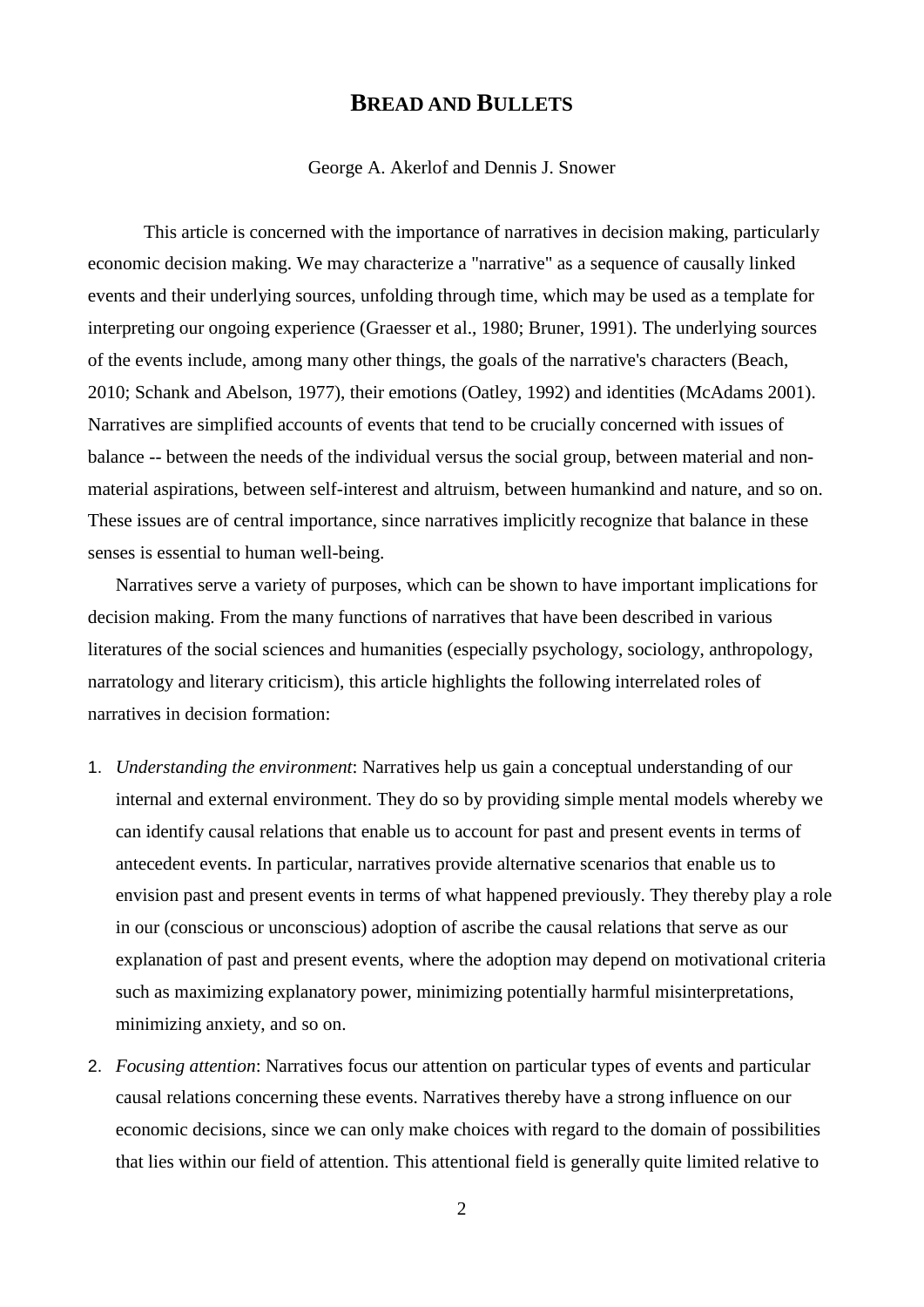the complete domain of possibilities. Narratives serve as a filter for screening data in this regard.

- 3. *Predicting events*: By making particular causal relations salient, narratives bring these relationships into our attentional field when we predict events, including when we predict the future implications of our current actions.
- 4. *Motivating action*: In bringing particular causal relations to our attention, narratives activate p[a](#page-4-0)rticular motives in us.<sup>a</sup> Our motives are diverse and may include self-interested wanting, concern for the well-being of others, affiliation with others in our social groups, achievement seeking, status seeking, anger, fear, play, sexual gratification, and more. Different motives are associated with different objectives. Narratives interpret people's intentions and thereby influence the motivations that become activated. By helping us predict the future, narratives help us reduce our anxiety in the face of uncertainty.
- 5. *Social assignments and identities*: Narratives assign social roles to people, placing them into well-defined relationships with respect to one another. In doing so, narratives help establish and maintain people's social identities which, in turn, shape their motives and objectives.
- 6. *Power relationships*: By assigning social roles, narratives establish and maintain power relationships among people. Narratives fulfill this role when they gain legitimacy within specified social groups, defining hierarchies of legitimate power. Having gained legitimacy, the resulting power relationships may be reinforced or even replaced by instruments of coercion.
- 7. *Social norms.* Narratives teach people social norms and furthermore help explain why we ourselves should obey those norms, and where and when we should punish others who disobey them.

These roles of narratives are irrelevant to mainstream economic analysis for a simple reason. By explaining economic decisions under the assumptions of Homo Economicus – internally coherent, self-interested, context independent and temporally stable preferences; and means-end rationality applied to a determinate, objectively observable environment – mainstream economic analysis leaves no role for narratives to play in shaping people's objectives and constraints. The empirical deficiencies of this model of human nature have been highlighted by various disciplines (including psychology, neuroscience, anthropology, sociology, cognitive science and evolutionary biology), leading to a variety of conceptual extensions in behavioral economics. Yet behavioral economics has thus far also had little to say about the role of narratives, leading us to believe that further

<span id="page-4-0"></span><sup>&</sup>lt;sup>a</sup> In addition, our motives also influence the causal relations that are brought to our attention and thereby influence the narratives we adopt.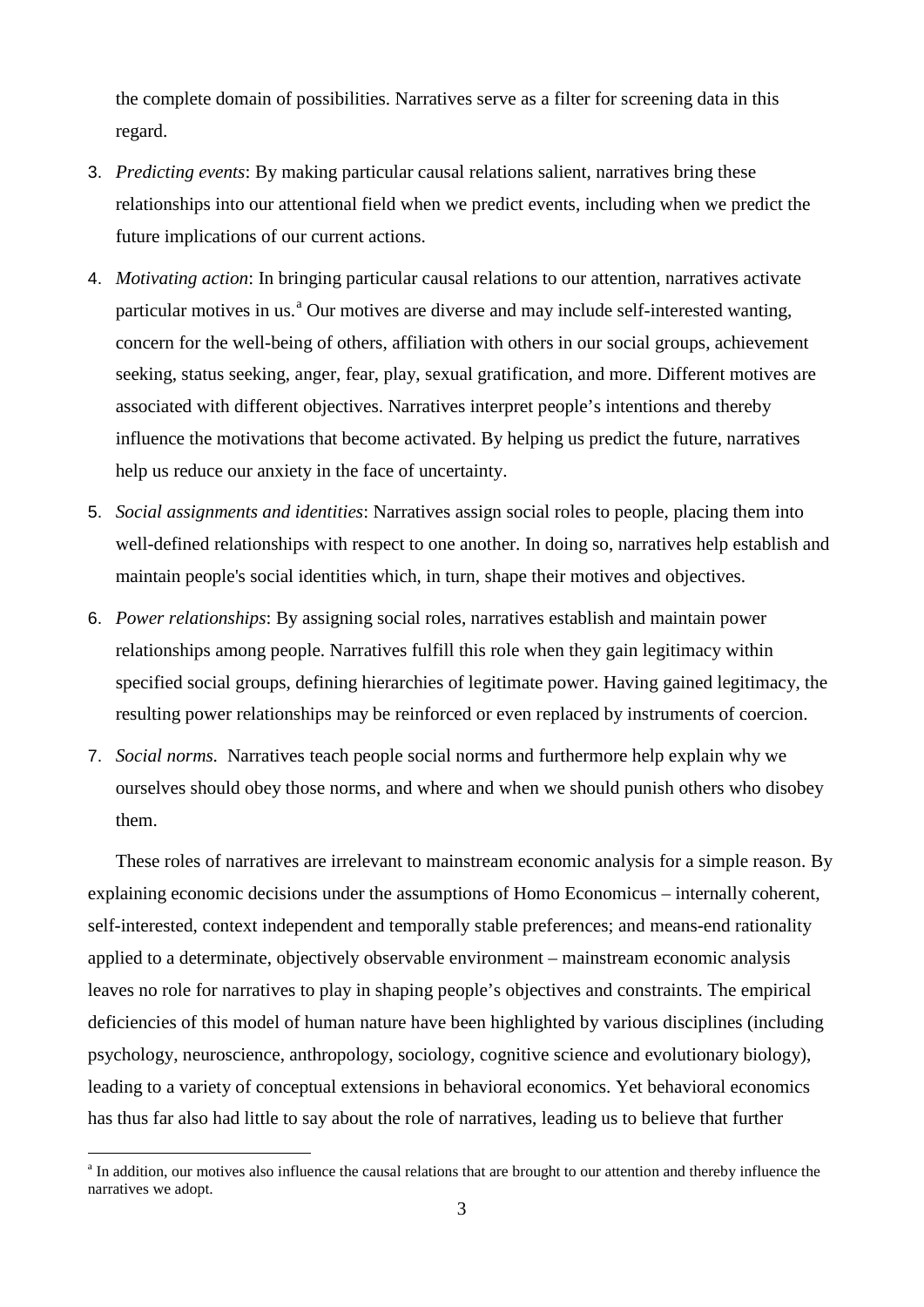significant modifications of our conception of human nature are necessary before the impact of narratives on economic decisions can be appreciated.

An effective way of understanding the roles of narratives is to consider a particularly powerful narrative in recent history: the one underlying the rise of the Soviet economic system. There can be little doubt about the importance of narrative in transforming economic life in Russia and its satellite countries, for without a story that served to explain the need for a radical transformation, Lenin, Trotsky, Stalin and other major Russian political figures could not have induced others to act in accordance with their visions. By examining the role that narrative played in establishing and maintaining the Soviet economic system, we can illustrate dramatically the various roles that narratives play in shaping economic decisions. The historic significance of these roles makes it easy to appreciate the need for including narratives in economic analysis.

In what follows, we will offer an account of the Soviet economic system (in italics), interrupted by commentaries explaining the various roles that narratives play in decision making. It is important to emphasize that our account of the Soviet system - like all historical accounts - is itself a narrative. In fact, it is a disputed narrative, one that has gained much credence in the West, but was obviously not shared by the people involved in establishing the Soviet system.

## **AN OPENING**

*Let's begin on the smallest scale, with a joke, from the later, somewhat-less-severe years* 

## *of the Communist rule.*

*A man walks into a grocery store with a notebook. "Do you have sausage?" "No." He makes a note. "Bread?" "No." He makes another note. "20 years ago, they would have shot you for making notes like that," says a woman waiting in line. "No bullets either," he writes.*

*This joke is only 49 words. But it is indicative of how the Soviet system worked at every scale. This turns out to be an appropriate opening for our historical account, because it frames our understanding of the Soviet economic system in terms of its ability to satisfy people's basic material needs. Furthermore, as the system was found inadequate by this criterion, the joke sets us on course for two focal questions: In view of its unfolding inadequacy, how did the system manage to get established in the first place? And once its inadequacy had become apparent, how did it maintain itself in power? In these ways the joke sets the terms of reference for what constitutes an*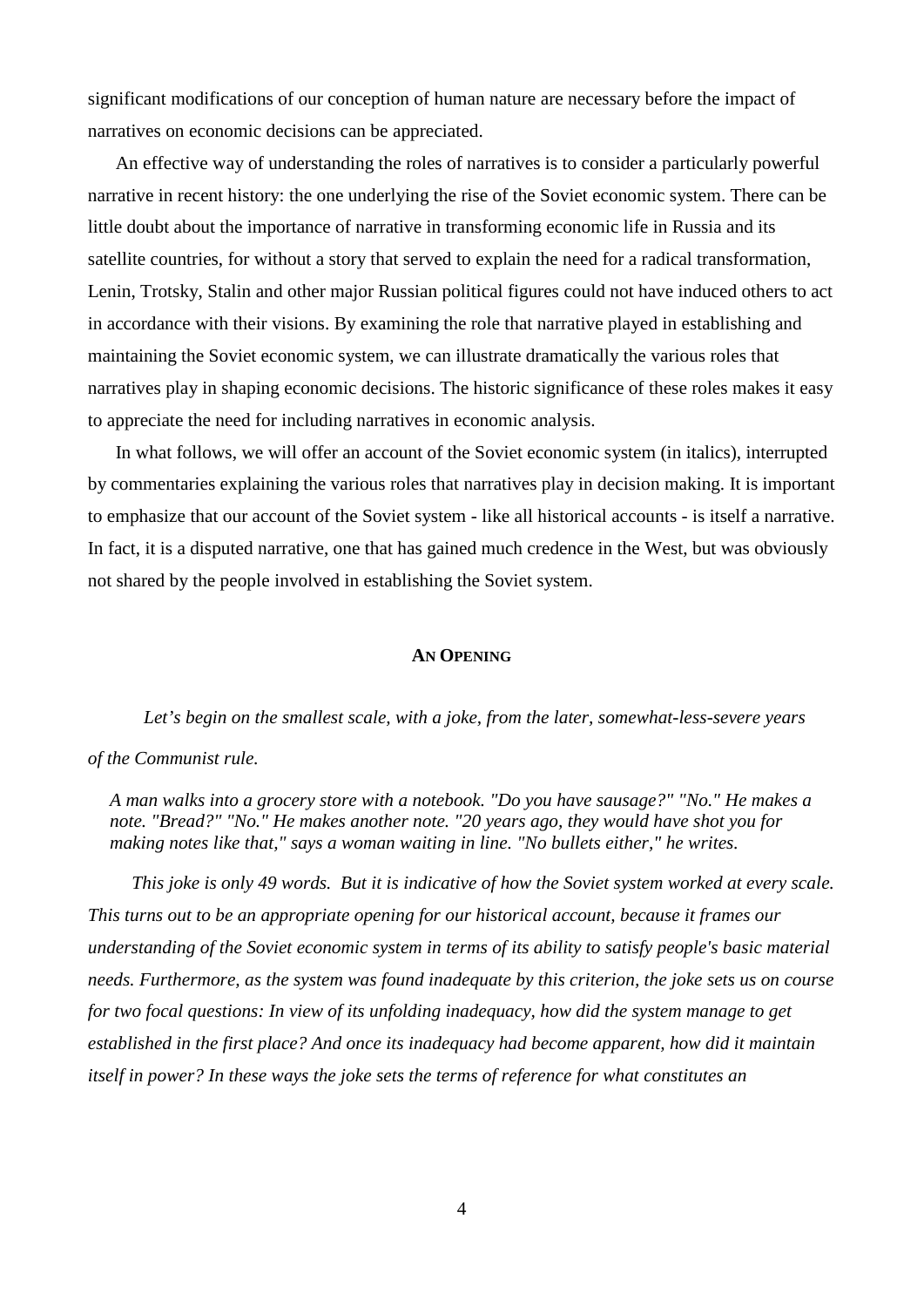*understanding of the relevant environment. The narrative now begins to provide such an understanding.[b](#page-6-0)*

### **THE TSAR ABDICATES**

*Physicists have gleaned important features of the current Universe from its features at the time of the Big Bang. Remarkably, similar inferences can be drawn in political revolutions, which, like the Big Bang, also occur in times of chaos. Yet more remarkably, to a surprising degree, individual national leaders who have lived abroad often affect their countries for generations beyond the revolution by creating the vision of "who we are." To name a few examples: Benjamin Franklin, home from England; Ayatollah Khomeini, home from Paris; Gandhi and Nehru in India, and Jinnah in Pakistan, home from their English educations. In Russia, of course, we are thinking of Lenin, home from Switzerland. We shall see that those empty shelves and the generous use of bullets in the joke were like almost everything else in* Soviet history, a result of the "story" he fostered in that primordial time, regarding what was to be *done.* 

 *The Russian Empire in 1917 was in crisis: militarily, economically, and constitutionally; and* also, in the personal life of its leader, Tsar Nicholas II. The military crisis was the result of a *foolish decision. In late June 1914, on a visit to the border town of Sarajevo to dedicate a state museum, the Austrian Crown Prince (Franz Ferdinand) was assassinated by a Serbian nationalist. When the Austrians responded by invading Serbia,[c](#page-6-1) the Tsar fulfilled his treaty obligations: he joined the Serbs. In short order the Germans joined the Austrians; the Allies joined the Russians; and the war raged on. At the front, Russian casualties, prisoners and deaths rose into the millions. Behind the lines, famine was breaking out. The Tsar, rather than distance himself from these problems, waded in further. He made himself Commander in Chief of the Armed Forces, headquartered at the Front.* 

 *A further unwise decision double-downed Nicholas' squander of legitimacy. A devoted family man, he had married an accomplished, devoutly religious young woman: Alexandra of Hesse, a granddaughter of Queen Victoria. This prestigious pedigree came, however, with a hidden liability. Victoria was the carrier of hemophilia, and Alexandra's and Nicholas' son, Alexei, was afflicted with this painful genetic disease. A slightly hippie friend introduced*

<span id="page-6-0"></span><sup>&</sup>lt;sup>b</sup> For historical background on the relevant period of Russian history, see for example Conquest (1987), Fitzpatrick (1994, ch. 2), Malia (1994), Kort (1996), Ulam (1998), Kenez (1999, ch. 2), Service (2000) and Cambridge History of Russia (2006, vol.3, ch. 4,5).

<span id="page-6-1"></span>Russia (2006, vol.3, ch. 4,5). <sup>c</sup> Nominally they were seeking justice for the death of the heir apparent, but *real politique* more likely was the real motive, as the Austrians sought to shore up their position in the Balkans.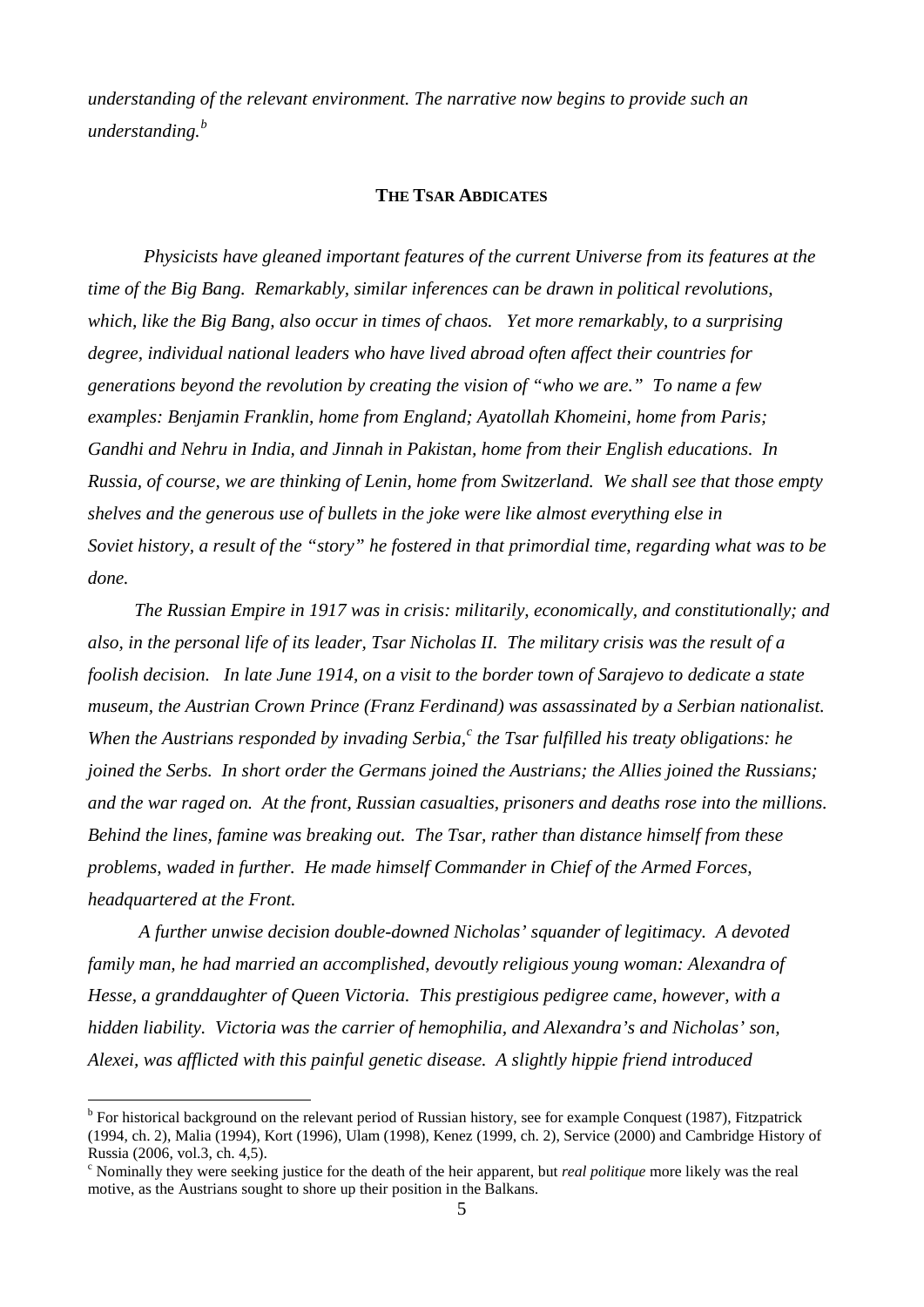*Alexandra, in her cup of troubles, to a priest, Rasputin, known for his "hypnotic" powers. When this wildman, with his remarkable hypnotic eyes, visited the Palace, Alexei's pains abated (perhaps calming the Tsarina and thereby acting as an analgesic on the boy's nerve-related pain). Rasputin's influence through Alexandra on state policies—not to mention his voracious appetite* for the wives of the nobles—rose to be a public affair. Five nobles put him out of the way—his body *parked beneath an ice floe in the Neva. But the military losses, famines, strikes, and Nicholas' unpopularity due to Rasputin were too much. When the troops disobeyed orders to quell a general strike in St. Petersburg, he had to abdicate: on March 2, 1917.*

*The baton of power was assumed by the fledgling elected parliament, the Duma, which in the current form had been only grudgingly convened by Nicholas eleven years earlier. It now asserted itself to be the Provisional Government of Russia. Not only did it lack historical legitimacy; to make matters worse, the new leaders continued the abortive war. In the capital city, on the left, the workers' elected council (the Petrograd Soviet) immediately claimed dual authority. On the right, in the summer, the provisional government had to stave off an attempt by General Kornilov to re-establish order in St. Petersburg. But these were just two of many instances of general disorder amid massive unemployment; soaring food prices; multiple strikes; and a mutinous military.* 

### **Understanding the Environment**

Observe how the narrative helps us understand the relevant environment (the first of the six roles summarized above). Specifically, it helps us understand how the Soviet system got established by suggesting a simple answer: a power vacuum into which the Bolsheviks stepped.

To clarify how the narrative performs this role, it is useful to start with the most basic components of narratives: categories. Narratives structure our understanding of the environment analogously to the ways categories do, but at a more complex and integrative level. Thus, by appreciating how categories structure our perceptions and appraisal of the world, we set the stage for recognizing the sense-making role of narratives.

We use categories whenever we see a recognizable thing or do a recognizable action. "Bread" and "Bullets" are categories, for example. Without categories, our environment would be incomprehensible, since we would be unable to use information from one experience (the sight of a piece of bread) to derive implications for another experience (the taste of another piece of bread), since the two experiences could not be brought into relation with one another.

Since most of our categorizing is performed unconsciously, we are generally not aware that our categories are constructed to suit our sensorimotor faculties, believing instead that these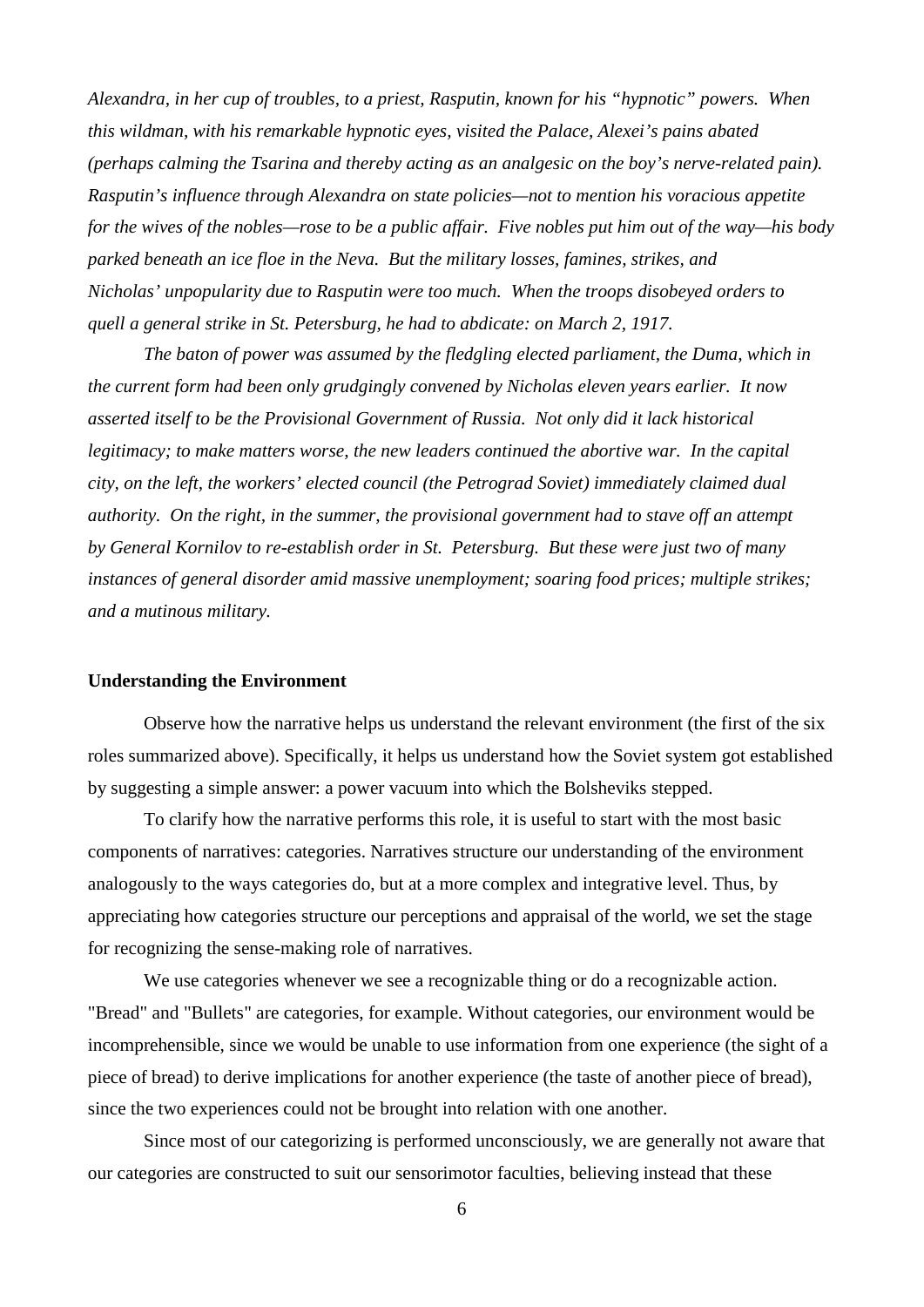categories correspond to entities in the real world. In fact, this notion - that our mental images are imperfect reflections of objective entities and that the accuracy of the reflection determines the truth of our beliefs - has received widespread support from philosophers through the ages, from Plato to Kant; it is known as the "correspondence theory of truth." According to the associated classical theory of categorization, being a member of a category means fulfilling certain well-defined conditions, which are independent of the subject doing the categorizing.

Alas, since the work of Wittgenstein (1953), Rosch and Lloyd (1978), and much subsequent cognitive science, psychology and neuroscience research on perception, this theory is now recognize[d](#page-8-0) as untenable.<sup>d</sup> Instead, scientists have come to realize that our categorization schemes are the outcome of the interplay between our sensorimotor faculties and our environment. For example, we often categorize things in terms of a prototype (the best example of a category, with respect to which other things may be arranged in order to similarity) or an exemplar (a remembered instance of the thing).

In short, our categories are mental constructs that do not simply mirror an objectively observable reality. This is particularly obvious when we categorize abstract entities such as emotions (e.g. anger), social interactions (e.g. enmity), physiological states (e.g. a cold) or political constructs (e.g. a legislature), but it also pertains to simple perceptions of physical objects (for which the perceived entity has been shown to be the outcome of a combination of optical stimuli and cognitive schemata).

Narratives may be characterized as associations of categories, often in terms of causal chains (which are often also identifiable as categories). Given that categories of things and actions involve a significant amount of interpretation, it is clear that narratives, involving the linkages of categories, are far more interpretative. Our categories of things and actions tend to be stable through time (for example, perceptual data that we interpret as a tree has been interpreted in this way from time immemorial), whereas our narratives about the past are often subject to substantial modification. The reason is that our familiar categories have been consistently successful in enabling us to navigat[e](#page-8-1) our environment,<sup>e</sup> whereas we often keep revising our narratives in the hope of improving our navigation.

There are a variety of ways in which narratives help us navigate our environment. Consider a set of events *E*, which are relevant to our wellbeing and a set of potential causes *C* that include a set of our actions *X*. In this context, narratives may help us recognize causal links between *E* and *C*, including *X*, such that

<span id="page-8-0"></span><sup>&</sup>lt;sup>d</sup> For wide-ranging overviews of this topic, see for example Lakoff (1987) and Murphy (2002).  $\degree$  Where this has not been the case (as for "phlogiston") the categories have been dropped.

<span id="page-8-1"></span>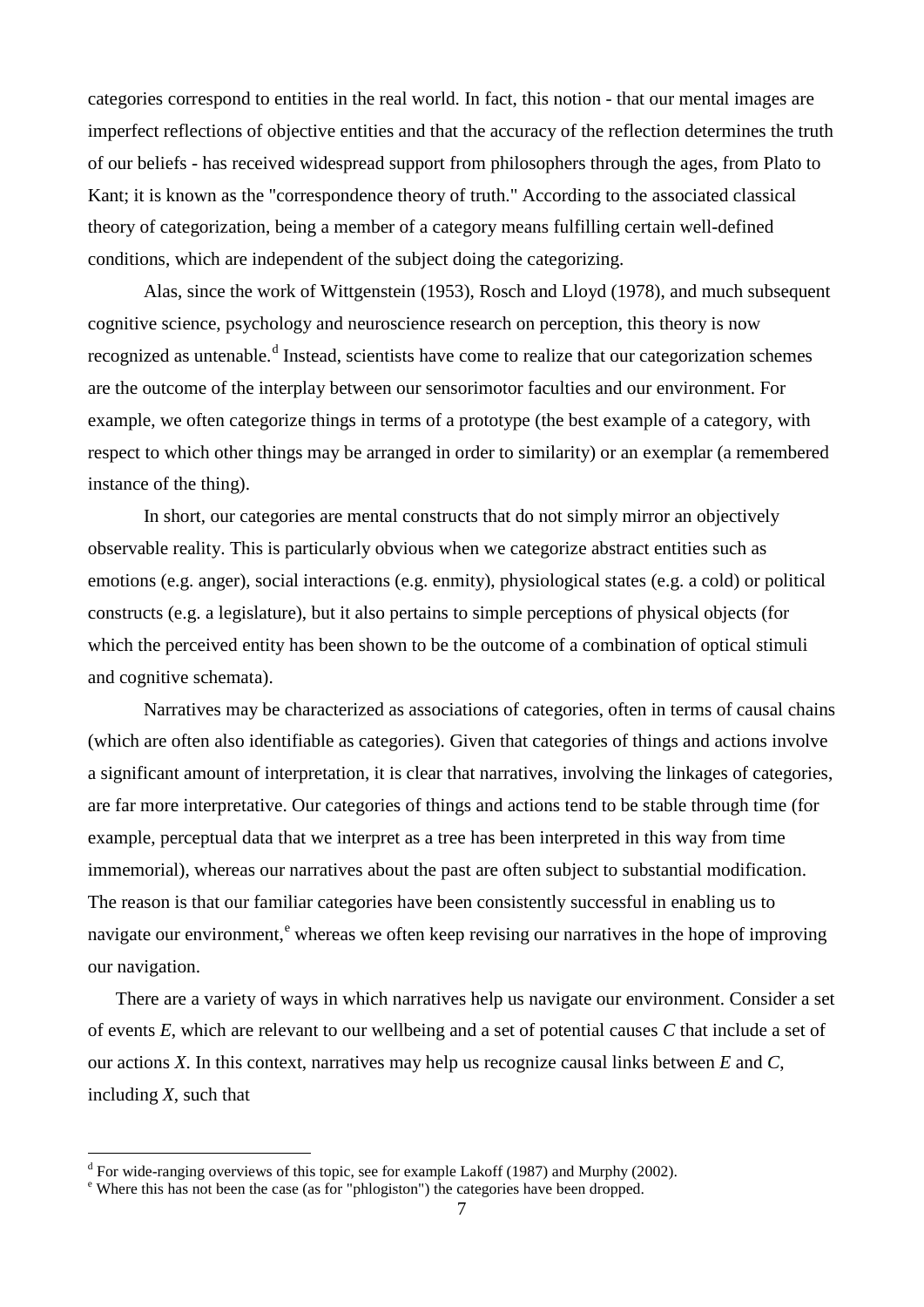- 1. causes *C* come maximally close to being necessary and sufficient conditions for *E*,
- 2. the causal link between *C* and *E* involve at least some encoding,
- 3. we are able to identify actions *X* that lead to events *E* with particularly favorable/unfavorable outcomes for our well-being, in order to initiate/avoid such actions,
- 4. we are able to identify actions *X* that we hope will lead to effective learning opportunities for apprehending necessary or sufficient conditions *C* for events *E*, or to shorter coding to link given conditions *C* to *E*,
- 5. we are able to identify actions *X*, promoting desirable outcomes *E* and avoiding undesirable outcomes *E*', that are compatible with our current identities,
- 6. where cooperation among people is required to promote desirable outcomes *E* and avoid undesirable outcomes *E*', we are able to identify actions *X* that are communicable to others and consonant with affiliation to our social in-groups.

The further removed we are from objective (1), the greater is our perceived uncertainty and our associated sense of anxiety; the further from objective (2), the more difficult the narrative is to store, process, manipulate and communicate; the further from objectives (3) and (4), the more helpless we feel; and the further from objective (5), the greater our fear of identity betrayal; and the further from objective (6), the greater our fear of separation anxiety with respect to the social groups to which we belong.

What this list implies is that there are many ways for narratives to help us understand our environment, with objective  $(1)$  – the only understanding recognized in mainstream economic analysis – being just one of these. The others involve fulfilling a variety of our needs and desires, including empowerment, achievement, affiliation, curiosity, and so on. Narrative explanations of our environment are not just dispassionate accounts of causes and effects, but are useful as explanations because they enable us to feel good and to avoid feeling bad.

For this reason alone it is clear that narratives play a fundamental sense-making role in economic decision making. Why, then, has this role of narratives been ignored in traditional economic analysis? Traditional economic analysis is based on the correspondence theory of truth. Economic models aim to mirror economic reality as closely as possible, for the given purposes that the models serve (so that, in accord with the principle of Occam's Razor, they are meant to simplify reality in all respects that have no bearing on their stated purposes). Economic theories commonly distinguish between "actual" and "expected" economic variables and between the "real world" and our models of it. Traditional economic analysis does not recognize that economic models, along with the variables and parameters they contain, are ways of structuring our understanding of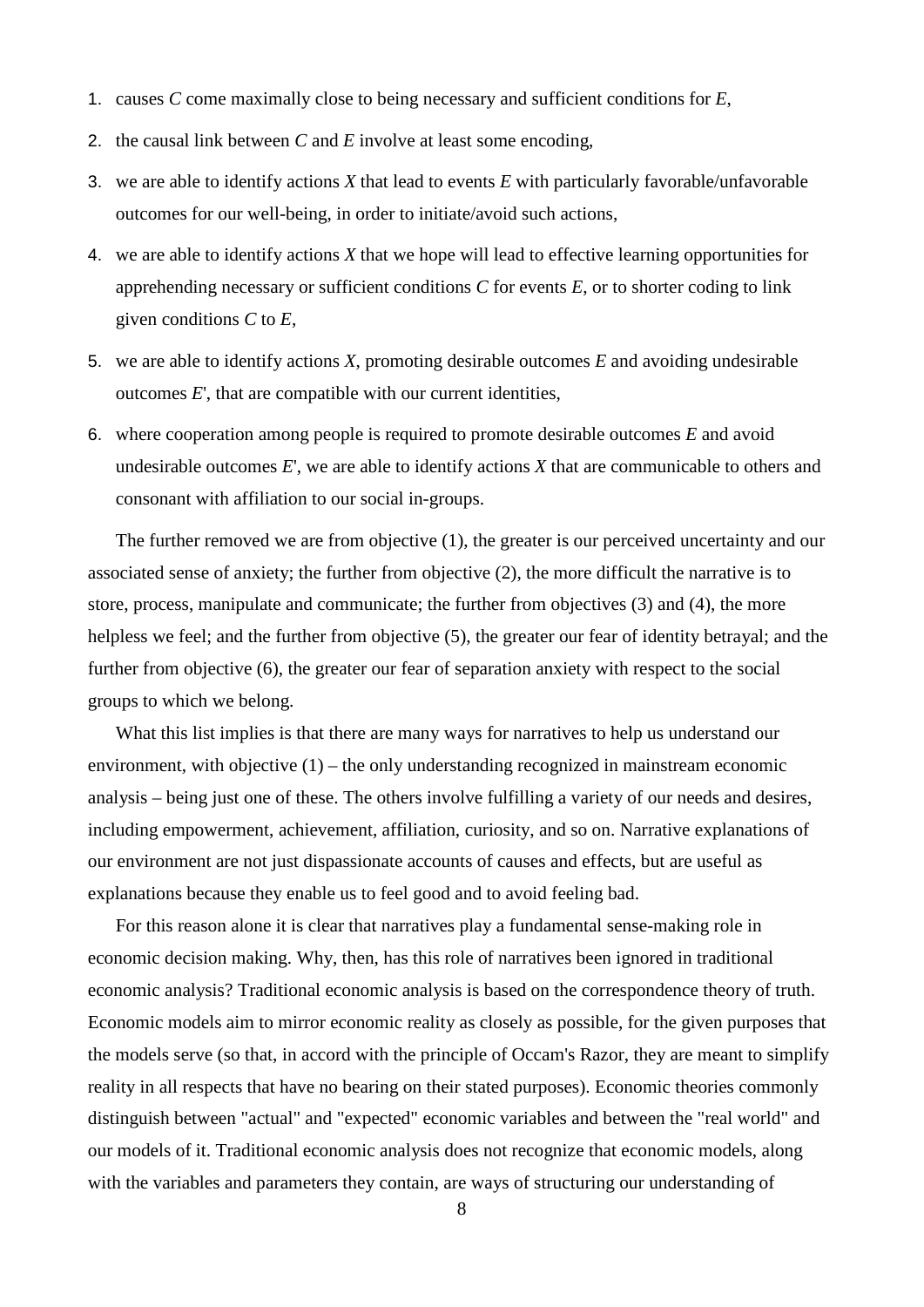economic activities. Nor does it recognize that an important aspect of the appeal of economic models lies in the affective properties of their explanations.

#### **LENIN AND THE BOLSHEVIKS**

*Into this chaos stepped Vladimir (Ulyanov) Lenin and his Bolshevik comrades. They stood out, even among the far left wing, for their disdain for democracy in all its forms. The naming-event of the Bolshevik party is a tell-tale. In the summer of 1903 the Russian Social Democratic Labor Party (of Marxist revolutionaries) convened in London. The leaders of the party—Lenin, on the one side, and his up-to-then good friend, Juliy Martov, on the other developed a rift. The disagreement, concerning membership rules, might seem to concern a triviality (such as out of a satire of academia). Lenin wanted party membership reserved to those willing to sacrifice everything themselves, and also expecting such sacrifice from others. Martov wanted to admit mere sympathizers, who supported the Marxist position, if they would "submit to guidance" from leaders. When the meeting ended, the party, already minuscule relative to its goal of starting the Revolution in Russia, split. Lenin called his own side the Bolsheviks (the majority) although they had been the minority in the vote; he called the other side the Mensheviks (the minority). Those names have stuck to the present day. The episode demonstrates Lenin's chutzpah. But much more important, it points to the extremism of his extremism.* 

*Nor was the hard line of Lenin's stance in London just a momentary aberration. We can even pick it out when he was just 19. Young Vladimir was living, with his family, in the lower Volga region, which was in the midst of a terrible drought. As hundreds of thousands of peasants lay dying¸ his sister Anna and other local intellectuals participated in famine relief. Lenin not only did not join them; he disapproved. The famine, he said, would hasten the transition to the new socialist order. Even his ever-worshipful sister Maria was shocked. "He has a different nature from Alexander," she wrote—Alexander being Lenin's older brother, who had been hanged three years earlier for plotting to kill the Tsar. Lenin's sentiments here were the precursor to the view that dominated Soviet history: anything was justified as long as it promoted the Bolshevik heaven on earth.* 

*From those teenage years Lenin developed his vision regarding how that heaven might be reached. According to Karl Marx the progression of history was through three stages: first, feudalism; then, capitalism; and, finally, its overthrow to form the ideal socialist state. For Lenin, however, Russia posed a problem. Being poorer than the capitalist countries to the West, if Russia were to have a revolution, it would miss the middle stage. Lenin had a remedy: to*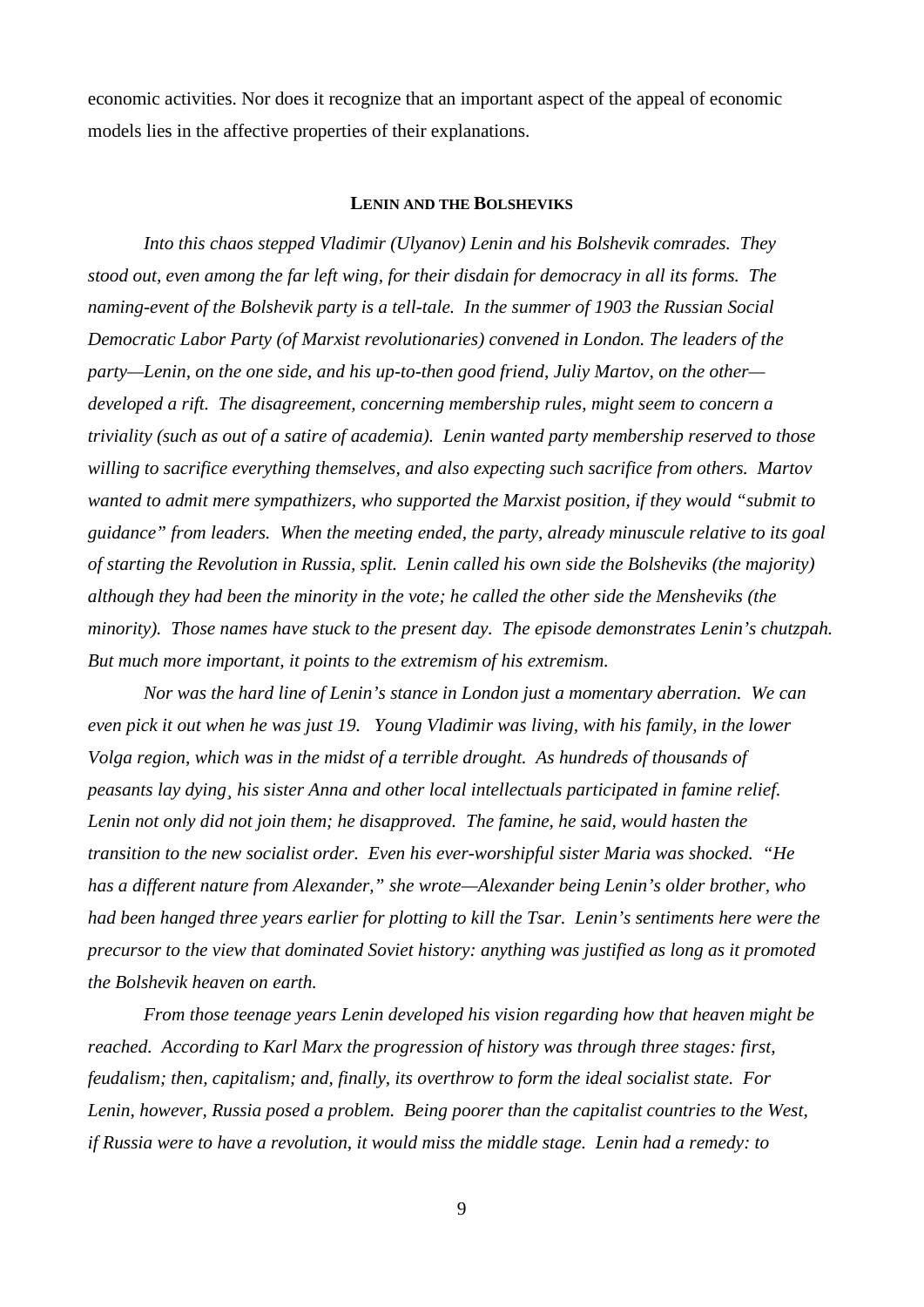*reach the capitalist state, Russia should be force-fed industrialized, like a goose brought up to yield foie gras. There needed to be a dictatorship willing to take any measures to maintain its power and develop industry. This story, as we shall see, was the Lenin legacy to his homeland. In early 1917 Lenin, who was in Geneva at the time, decided to return to Russia. Still at war, the Germans transported him with a pride of his fellow revolutionaries in a sealed armored train across Germany; from there they took a ferry across the Baltic, and thence traveled onward, to Helsinki, and then south, to St. Petersburg's Finland Station. Lenin arrived dramatically on April 3, 1917 (New Calendar), a huge crowd awaiting him.* 

*That crowd reflected the Bolsheviks' increasing support. Workers in Russia, hit especially hard by the manifold economic problems, were now significantly attracted to the Bolsheviks. Their newspaper Pravda had some 80,000 subscribers. In St. Petersburg Lenin and his comrades made connections with workers and, especially, with sympathizers in the armed forces, also rapidly increasing in number. The Bolsheviks even cooperated a bit with the Provisional Government, for example, by arranging strikes to interfere with Kornilov at the time of his attempted putsch. And they worked on Pravda. But, for the most part, they kept under cover, biding their time. And then the Bolsheviks struck. In the early morning of October 24 (Old Calendar), it appeared that the Provisional Government was preparing to restore some modicum of control. It closed the bridges. An emergency meeting of the Petrograd Soviet was called. Lenin spoke; he would end the war with Germany; and allow the peasants to divide amongst themselves the remaining land holdings of any size. But those appeals to popularity were an amuse bouche relative to his main message: when he also declared the revolution an accomplished fact. He followed up that night with a statement: "State power has passed [to the] Petrograd Soviet [and the Bolshevik-packed] Military-Revolutionary Committee." The announcement was premature at* the time of that initial speech, but not by the time of the release of his statement, at 10 the next *morning. In the course of the night, Bolshevik-sympathizing military units had moved into town. Unopposed, they took over the key government buildings; and especially the meetingplace of the Provisional Government. From these beginnings, in the vacuum of power left in the abdication of the Tsar, and during the brief regime of the Duma, the Bolsheviks began their takeover: of all of Russia.*

*The Bolsheviks, with Lenin as their leader brought to the table, a new graft on the story regarding what it meant to be Russian. That story described how Russia would be run economically, civilly, and militarily. It was Dawn of A New Glorious Socialist Age.*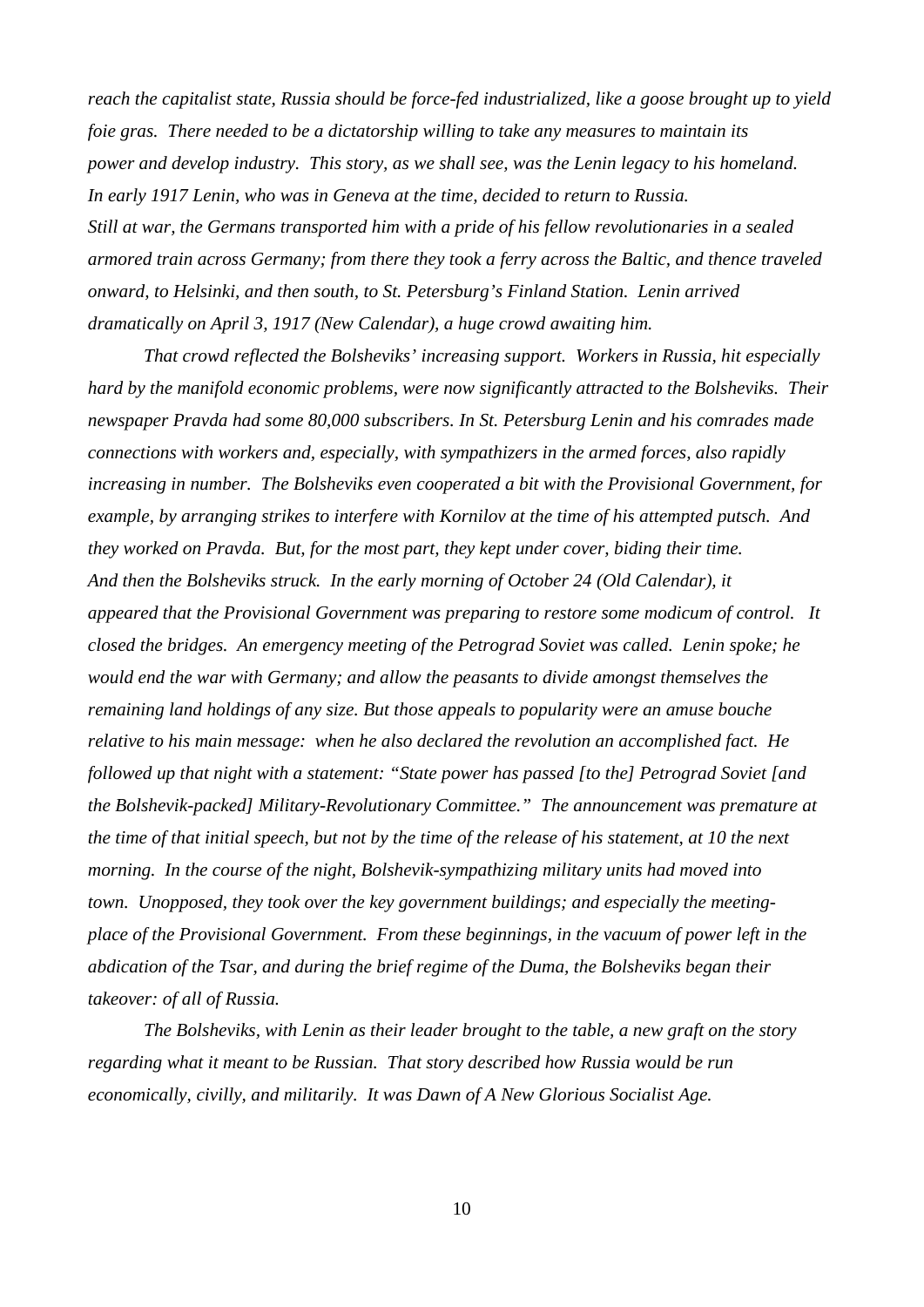## **Focusing Attention**

Now note how the narrative focuses our attention on particular events, linked through particular causal relations. This role of narratives has important implications for our thoughts and actions, since it alerts us to future dangers and opportunities. In particular, the narrative is telling us to be particularly wary of extremists in times when there is a power vacuum.

But the account tells us something even more important than this, namely, to be wary of the narratives of these extremists, since their narratives give them their potential power. Our account is actually a narrative within a narrative: The story about the Bolshevik seizure of power contains the story that Lenin told about Russia's destiny. It was Lenin's story that enabled him to mobilize the Russian workers. In accepting Lenin's story, their attention became focused on setting up a dictatorship of the proletariat that would lead to an ideal world where each would give according to his ability and take according to his need. Centrally planned industrialization would have been impossible to initiate without a substantial body of people seeking to make Lenin's story a reality. Russian workers could have pursued many other objectives; it was Lenin's narrative that induced them to focus their attention on forcible achievement of power followed by a rigid industrialization drive.

Our narrative of Russian history enables us to focus on this particular aspect of Russian history. On April 3, 1917, it was far from clear that Lenin's arrival at St. Petersburg's Finland Station was particularly newsworthy. Only subsequent events made it so. With hindsight, we can focus our attention on developments that turned out to be consequential for what would become the Soviet state and the terrible sacrifices it exacted from its citizens. With foresight, this was an impossible task.

Attention is commonly described as a sustained focusing of our cognitive resources on particular environmental stimuli, combined with a sustained neglect of extraneous stimuli. The neglect is as important as the focusing, for without the neglect of extraneous stimuli, we would be unable to process the relevant information efficiently. Mainstream economic analysis, by assuming that agents optimize their objective functions over their entire regions of feasible opportunities, ignores this phenomenon of neglect. It is a major oversight, since all conscious decisions (including the economic ones) are made only with respect to the possibilities that are in our attentional [f](#page-12-0)ield.<sup> $<sup>t</sup>$ </sup></sup>

Despite extensive analysis in psychology and neuroscience, there is still little consensus on how attention functions in our thinking and decision making processes. Kahneman (1973), for example, has proposed that we have a fixed amount of attentional resources, which can be divided

<span id="page-12-0"></span>f Behavioral economics has implicitly touched on perceptual neglect in the context of framing and mental accounting, but there has been little research thus far on the mechanisms and determinants of attention.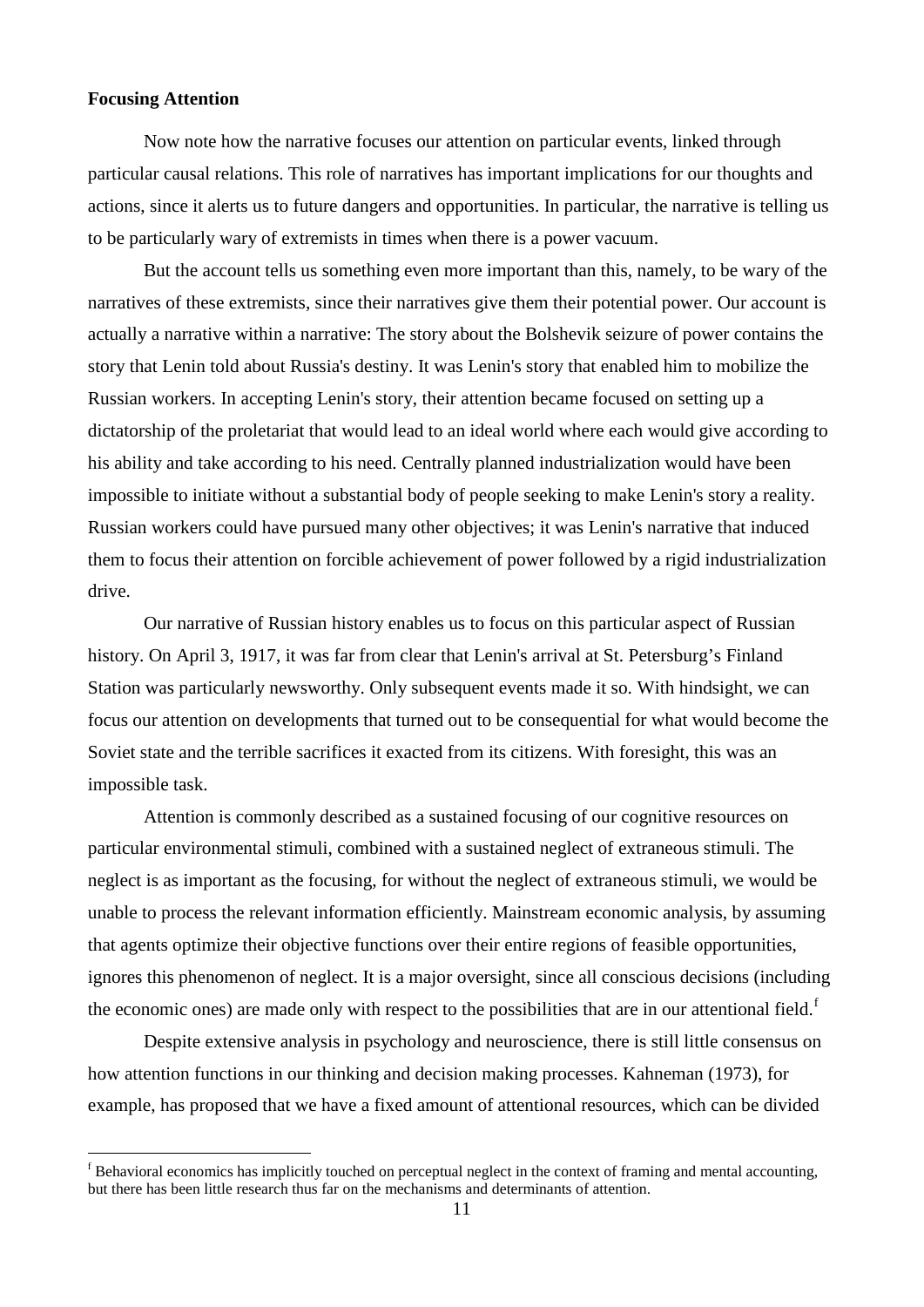among various objects of attention. Others (e.g. Navon and Gopher, 1979) however have observed that it is more difficult to divide attention among tasks which share the same modality (such as listening to a radio news program and a conversation at the same time, since these both share the auditory modality). Some have noted a tradeoff between the size of the perceptual field and the efficiency of cognitive processing: the wider the focus, the longer the requisite processing time (e.g. Eriksen and St James, 1986, Castiello and Umilta, 1990). Yet others have emphasized the role of emotions, cognitive processing and automatization of tasks in the generation and allocation of attentional resources. Attention is also linked to working memory, where information is stored for future manipulation. The information is selected for working memory partly through top-down sensitivity control (by higher cognitive processes) and partly by bottom-up saliency filters (automatic processes shaped by biological adaptation), so that attention can be distinguished through its endogenous and exogenous sources. (See, for example, Knudsen (2007) and Pattyn et al. (2008).)

Such insights have far-reaching implications for economic analysis. Since, as noted, our conscious decisions are made only with respect to the objects of choice we are attending to, our decisions are shaped as much by our attentional field (generally a small domain within the full set of feasible possibilities) as by the choices we make once the choice set has been determined. Those things that are in the center of our attentional field have greater importance for our decisions than those things at the periphery. Kahneman calls this the "focusing illusion" - "Nothing in life is as important as you think it is when you're thinking about it" (Kahneman (2011, p. 402) and Wilson et al (2000) call it "focalism"). It is the reason why crippling accidents don't leave paraplegics in a permanently bad mood: unless they suffer from chronic pain or severe depression, their attention reverts to what occupied them before their accidents. When people adapt to new situations, they do so by attending less to their previous concerns.

Our attentional field is not the outcome of a utility maximization process, since we have only limited cognitive resources to compare the outcomes of decision making based on alternative attentional fields. Instead, our attention is driven by other processes, largely unexplored in economic analysis thus far. For example, our attentional field affects the content of our working memory, which in turn influences the selection of new information for our attentional field (see, for example, Pattyn et al. (2008)). This reflexive loop makes our attentional field path-dependent. Our attention also depends on the external stimuli we face. For example, we are sensitive to unusual stimuli and those to which we have an instinctive or learned response.

In addition and importantly, our attention is affected by our emotions and motivations. The evolutionary reasons for this are apparent. Since our conscious behavior is driven by our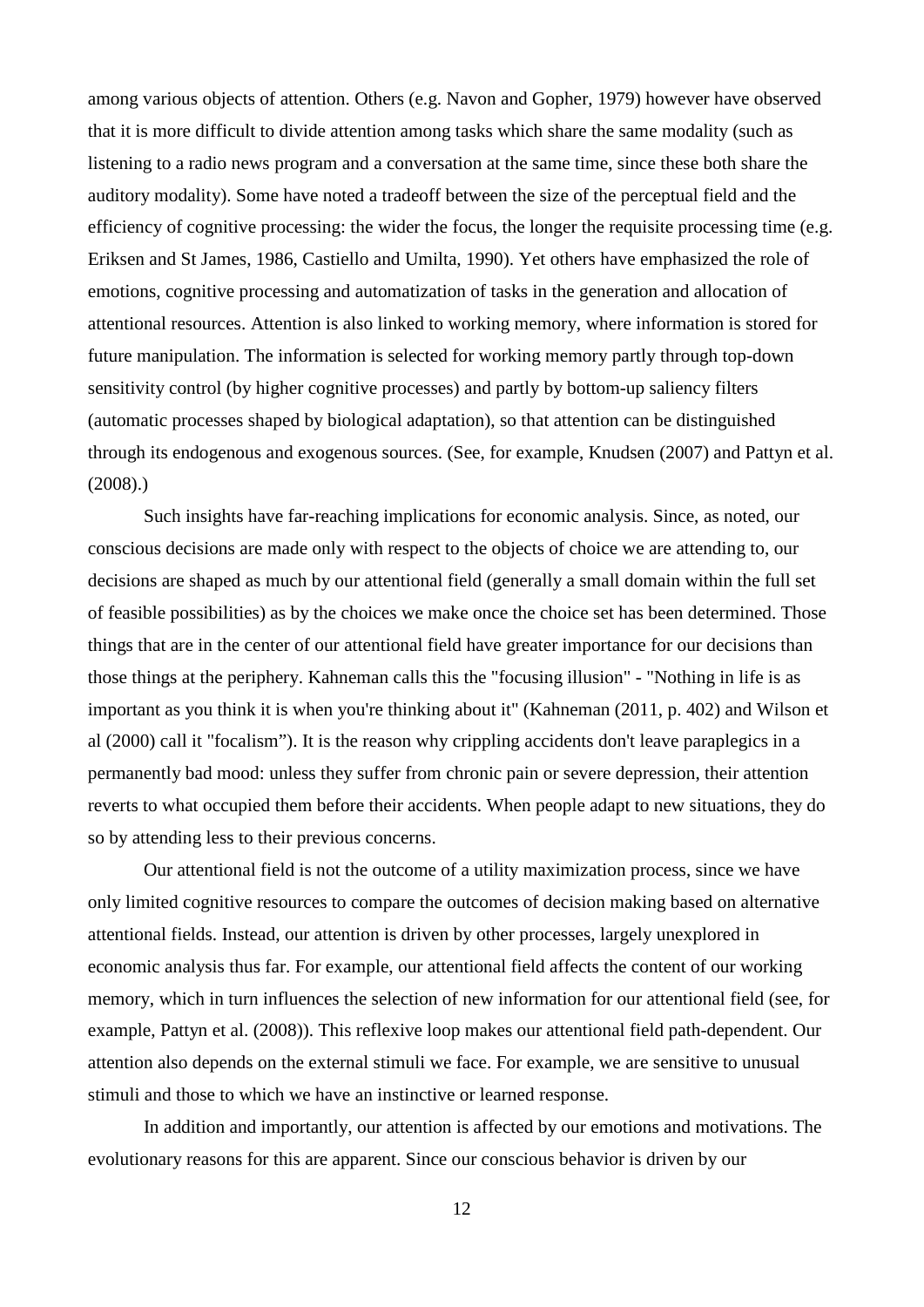motivations, it is clearly useful for our attentional resources to be focused on what we are doing. Furthermore, emotions (linked to our motivations, but distinct from them) are a quick channel whereby we gain insights from our environment: a growling dog running our way will evoke fear and thereby focus our attention on options to flee. Emotions are also a quick way to gain insights from others: through emotional contagion, for example, we are quickly infected by the fear of our companions in response to a common threat, to which our attention becomes directed. Furthermore, in the many situations in which economic actions become self-fulfilling prophecies, emotional contagion - together with the resulting harmonization of attentional focus - offers the opportunity of benefiting quickly from such prophecies.

These determinants of attention clearly play an important role in economic decision making, but have received little attention in mainstream economics. Mainstream analysis also ignores the role of attention in making sense of our environment. We understand our environment not just by fitting the available data to the given frame (our attentional field), but also by adjusting the frame. Our decisions arise from the interplay between data-fitting and frame-fitting. (Mainstream economics focuses on the former.) This two-way fitting process is in the spirit of the sense-making theory of Klein (2006b) and the Recognition-Metacognition model (Cohen et al. 1996).

The roles that attention play in economic decision making alerts us to the importance of narratives, since narratives are - as we have seen - an effective device for focusing attention.

#### **FAST FORWARD**

*George Akerlof remembers seeing the consequences of Lenin's vision at the very end of the Soviet period. It was 1990, the time of Gorbachev's Perestroika; and he was invited to Moscow. He remembers going to GUM, Moscow's famous leading department store. He should have been* prepared for what he saw, since he had read about it many times, and seen it in pictures, but in the *flesh it was even more impressive. The store was full of shelves swept bare, spotlessly clean. In addition, some shelves were full to the brim. These full shelves contained items no one would want to buy, such as the colorful pins he purchased for his nine-year-old son, back home in America. Some twenty years later, he discovered them in a closet, unused, but dangerously rusty. There was an elementary reason for this combination of empty and full shelves. For Soviet Planners, the price of an item was an after-thought. If the price was set too low, demand would exceed supply, and the shelves would be empty. If the price was set too high, the supply would*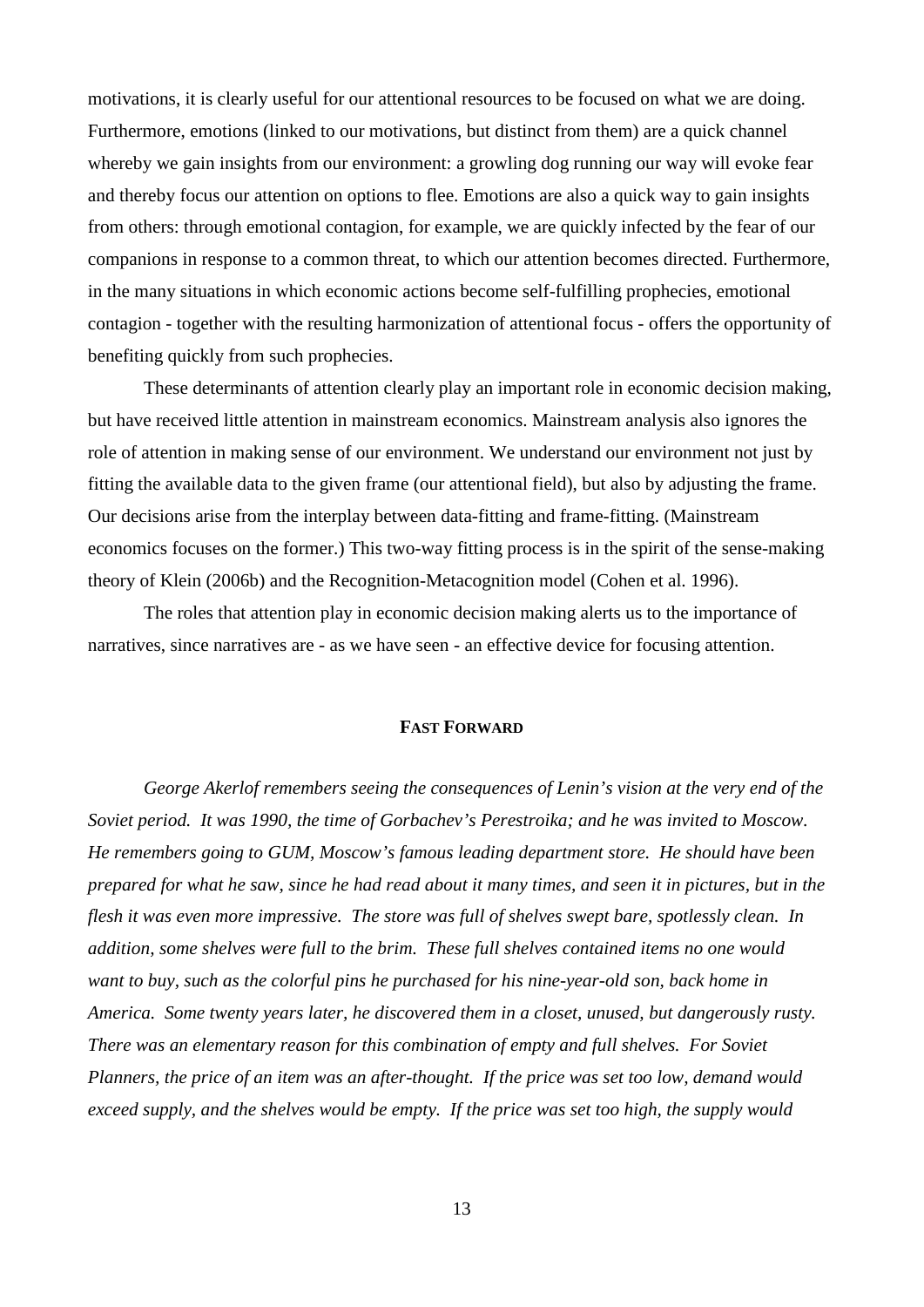exceed demand; and the shelves would, most of the time, be full. This is the clearest evidence he had *ever seen of the fundamental economic principle that when price is too low, demand will exceed supply.* 

*Luckily, he was guided in his visit by a leading young American expert on the Soviet economy, Richard Ericson, who explained easily the essence of Soviet planning. Almost all production and exchange—in agriculture, retailing, and industry—was state controlled. Production and delivery were determined by The Plan. Whatever its complexities, the essence of Soviet planning was remarkably simple. The Plan was a long list of commands to deliver. The prices were an after-thought, set independently, at what the goods were "worth" (See Ericson, 1991).* 

*This system, which owed itself to the Marxist conception of a Plan worked remarkably badly. In the first instance, those empty shelves took a terrible toll on the consumer. It meant that every housewife was in constant desperation to get what she needed. As soon as a desired item was stocked, word of mouth would be passed that meat, for example, was available. The line would lengthen until the cost of waiting made it only worthwhile, at the margin, to get the good.* 

*But that huge inefficiency was just the beginning of why the system worked so very badly, because the command economy did not just determine what went to the retail stores. It also described the exchange of goods among producers. Thus for example, the Plan would command the Smolensk Revolutionary Glass Works to deliver to Lada People's Automobile Works 50,000 square feet of glass on January 17, 1985; the characteristics of the glass; and the price Lada would pay. Neither Lada nor Smolensk was free to decline. But then, if the glass did not fit, how could Lada fulfill its prescribed Plan delivery of 1,734 cars dictated by the Plan to Tbilisi on, say, June 17?[g](#page-15-0) A story going around Moscow in 1990 indicates the systematic mismatch between quality-desired/quality-delivered, as it also tells us how the Soviets managed to muddle through. In the late 1980's, a Portuguese company, optimistic about Russian Glasnost (openness), ordered some carloads of glass. But when the glass arrived, it was broken. The Russian administrators who had taken the order were surprised: no one had ever complained before. Previous recipients of glass had expected it to be broken; they had all wanted the beautiful birch in the packing.* 

*Prices might not be used as incentives, but the State had auxiliary methods of obtaining*

<span id="page-15-0"></span>l<br>g <sup>g</sup>This example is in line with Ericson's example (1991, p. 18) of a ball-bearing factory. He gives more detail, regarding how the ball-bearing factory would muddle through, meeting its own goals as best it could, to the inconvenience of those down the line.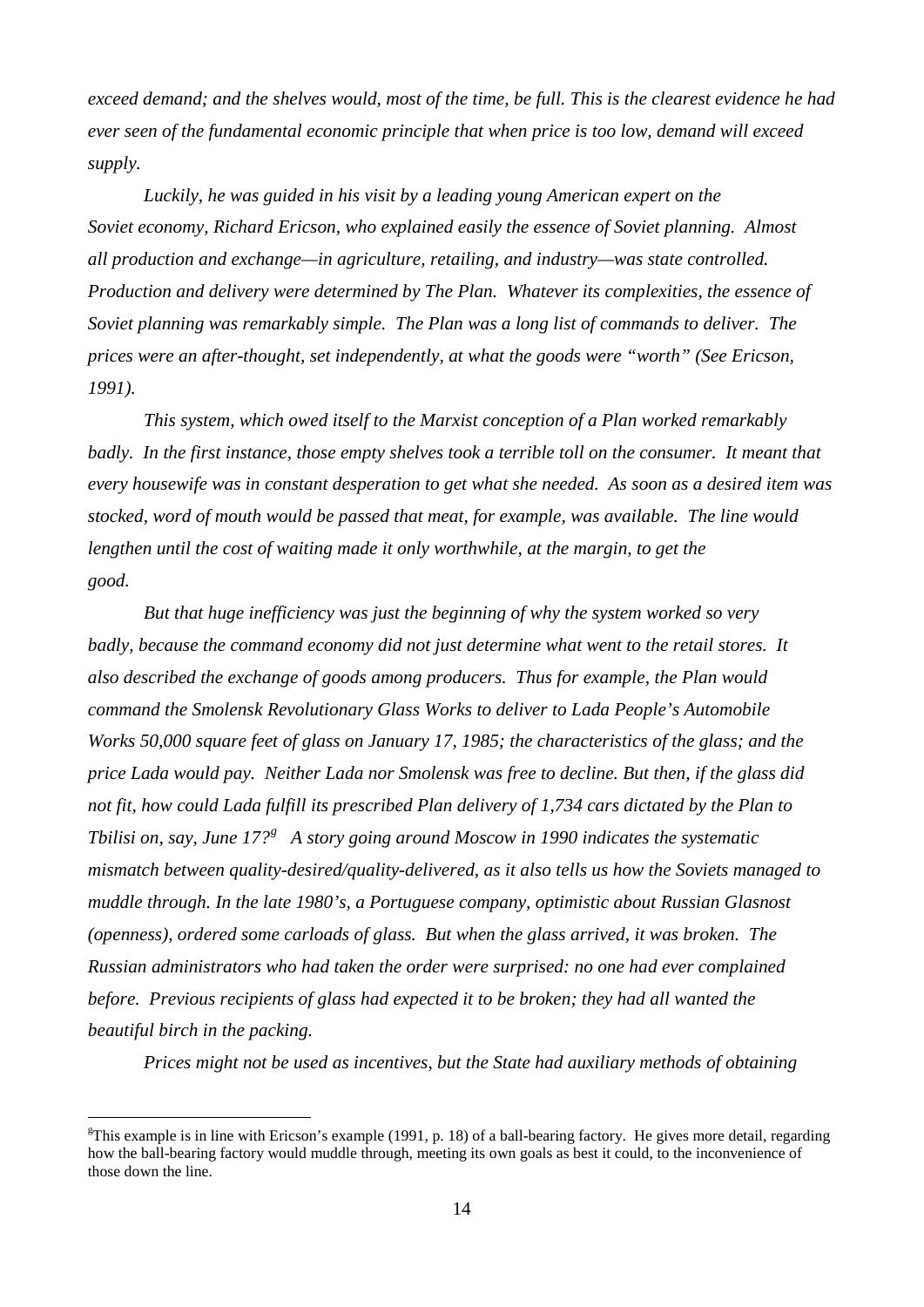*cooperation. More than 20 central committees subsidiary to the Plan, mediated so that the right type and quality of "glass" would be delivered to the right destination. But one agency, not on that official list, juiced up the incentives. This was the Secret Police. For a plan that was not working, there was at hand a simple explanation. The Plan was sacrosanct; it could not be wrong. Instead, as explanation, the Secret Police would find sabotage by counterrevolutionary bourgeois elements. Even the highest government official was not immune from the Secret Police. In 1946 Lavrenti Beria was demoted from Commissar of the Secret Police (the NKVD)* because Stalin feared him; but since Beria was a model of efficiency he was transferred, to head the *Russian Atomic Bomb Project. The successful Soviet nuclear test of 1949 saved at least one life: Beria's, at least for the moment. Through the Secret Police, he was later dispatched by the triumvirate who took over after Stalin, who, likewise, also feared him.*

## **Predicting Events**

Our story illustrates how narratives help us predict events. By bringing particular causal relations to our attention, they enable us to infer how one set of events leads to another. Predictions may be understood as causal implications, including but not necessarily restricted to implications for future events. (For example, a theory of evolution or cosmology may successfully predict events that occurred in the past.)

Broadly speaking, there are two approaches to causality underlying prediction. The first is the "classical" approach, according to which causes are determinate entities that exist independently of our minds and bodies, providing an objectively ascertainable causal link to the associated effects. This approach is recognized to be fraught with intractable difficulties, first identified by David Hume, who noted that the mere occurrence of an event never deductively implies that another event will occur, but that induction is never sufficient to justify the assumption that past associations of events will continue in the future. Attempting to justify the assumption by appeals to past experience are, in Hume's words, like "going in a circle, and taking that for granted, which is the very point in question" (Hume, 1748, p. 23).

The second approach to causality is the one that Hume proposed in response to his problem of induction, namely, that causation is based on a primitive psychological disposition that he called "custom", whereby we make empirical predictions without rational justification. "Without the influence of custom, we should be entirely ignorant of every matter of fact, beyond what is immediately present to the memory and senses" (Hume, 1748, p. 29). Research in psychology and neuroscience has shed light on how we make sense of our world through our perceptual interaction with and bodily manipulation of our environment. We organize our perceptions into unified wholes,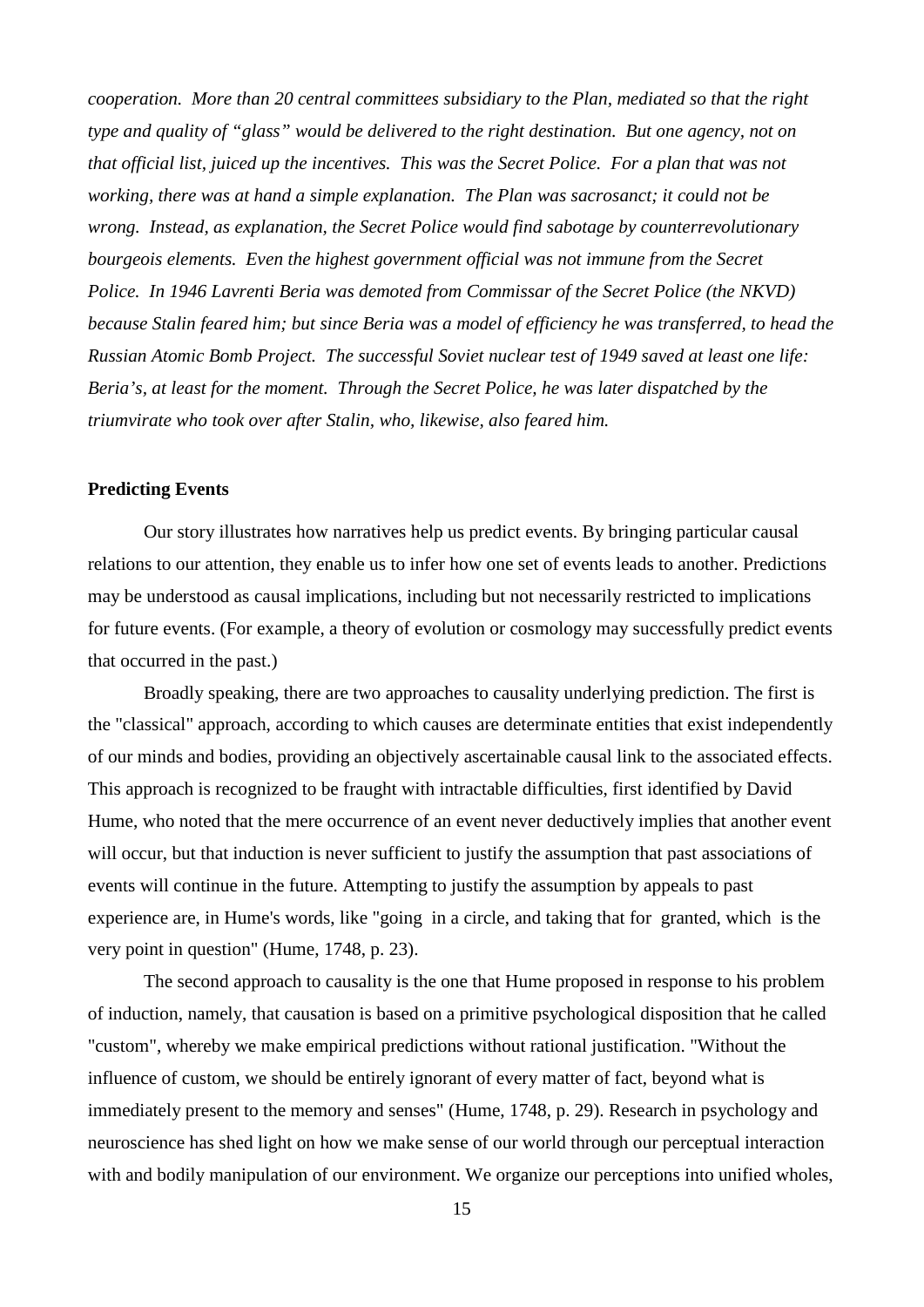through which our experience takes on a discernible order. We interact with our environment through the exertion of force, which we direct on other objects or they direct on us. This is an origin of our sense of causality, linking the sources and targets of force.

While statistical models follow the first approach, they do not account for our intuitive understanding of the causal forces underlying the predictions on which most of our interactions with our environment are based. Empirical observations, falsifiable hypotheses and repeatable experiments may help shape our inductive inferences, but they can neither prove the existence of causal relations nor wholly explain what makes these inferences psychologically compelling. The underlying problem is that our hypotheses are frequently "not identified," in the sense that the available evidence is insufficient to determine uniquely what beliefs are to be held on it. Furthermore, many of our decisions are made under circumstances that cannot be construed as replicable experiments. Then inductive inferences are not appropriate.

But since we must continually make predictions in order to interact with our environment in ways that are meaningful to us, it is important to investigate how we become convinced of our predictions. The degree of conviction depends on more than statistical properties. Determinants of conviction (for an excellent overview, see Tuckett (2015)) include (a) coverage of the narrative (the degree to which it accounts for the available evidence); (b) the emotions that the narrative evokes (somatic markers); (c) the degree to which a narrative reduces anxiety or promotes positive feelings; (d) the plausibility and consistency of the narrative; (e) the perceived completeness of the narrative (in terms of perceived access to information, (Priester et al, 2007); (f) the speed of narrative processing and retrieval (e.g. Tversky and Kahneman, 1973); (g) the degree to which the narrative is supported by other explanations of a phenomenon and attitude consistent beliefs (Wood, 1982); (h) the ease with which narrative patterns are recognized (as in the recognition heuristic of Goldstein and Gigerenzer (1996; 2002)); (i) the novelty of the narrative (Burnstein and Vinkour, 1975); (j) the degree of trust in others who profess to believe a narrative (Barballet, 2011); (k) the degree to which the information underlying the narrative is perceived to have been collected in a thoughtful and thorough manner (as in the thoughtfulness heuristic of Barden and Petty ( 2008)); and (l) the degree to which the narrative is in accord with existing social norms and conventions (e.g. Tormala et al, 2007).

Narratives have an important role to play in generating conviction in our predictions. According to Tuckett (2013), "conviction narratives" are narratives that generate sufficient conviction for their underlying predictions to provide the psychological justification for action. Such justification is required in contexts of radical uncertainty, where one action cannot be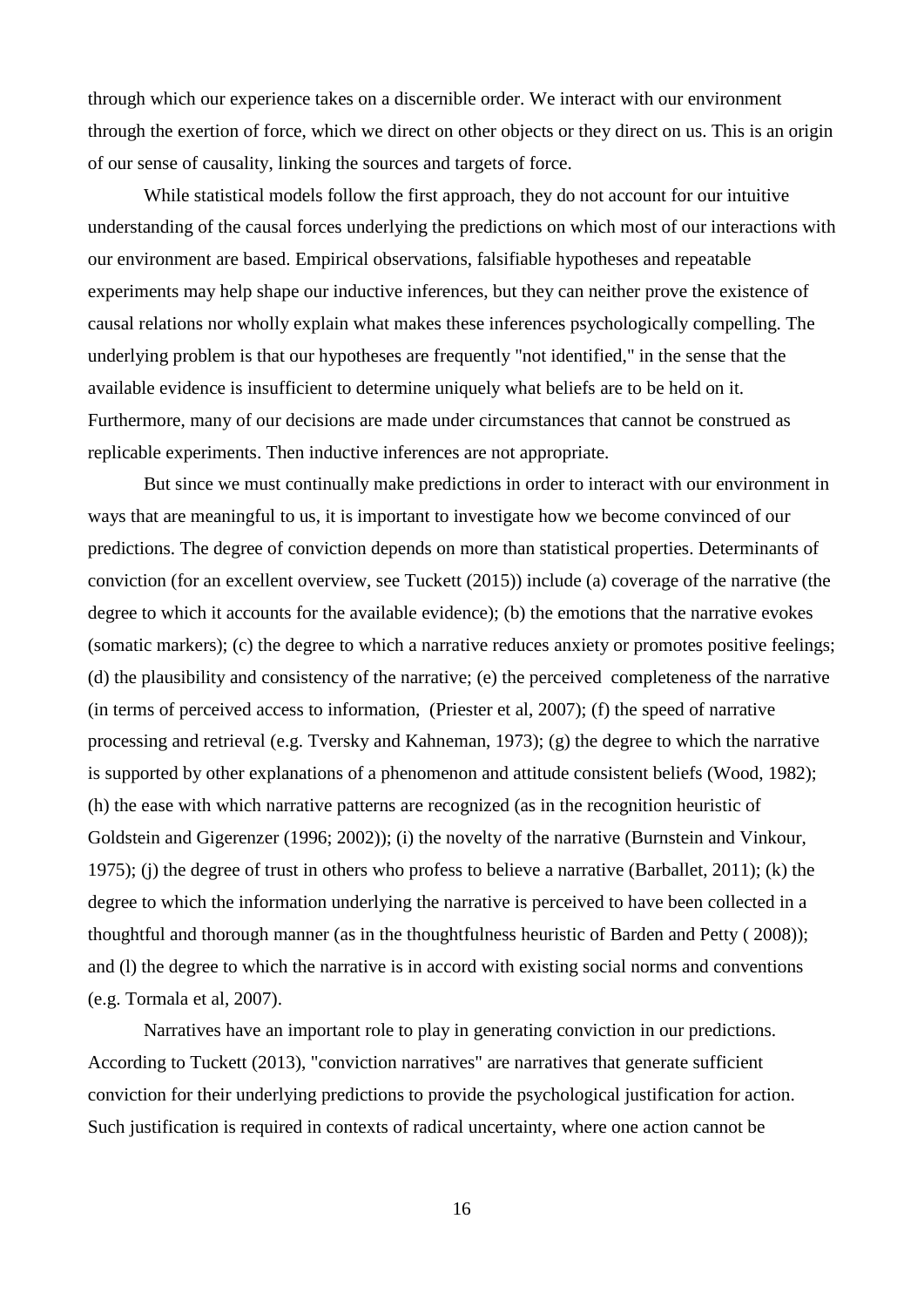objectively demonstrated to be preferable to others. Conviction narratives are relevant to our actions; and they generate confidence in the accuracy of their predictions.

The narrative above illustrates the role of a narrative in making predictions and generating confidence in these predictions. In particular, it highlights the elements of central planning which may be expected to lead to excess supplies and demands. These surpluses and deficits are empirical regularities that induce conviction through coverage, plausibility, consistency, completeness and perceived thoughtfulness. The narrative is also easily recognized and retrieved, in accord with the beliefs and conventional wisdoms in market economies.

Mainstream economic analysis gives no role for narratives to play in predicting events, aside from narratives that rationalize ex post the results of economic models. Such narratives are at best convenient ways of recalling and communicating empirical results; they are neither a complement nor a substitute for the underlying statistical analysis. An important reason for the irrelevance of narratives in mainstream economics is that the latter deals almost exclusively with decision making under risk (whereby the probability distributions of all random variables are assumed to be known) rather than under uncertainty (whereby these distributions are unknown).

## **THE FIRST TURN OF THE RATCHET**

*An episode from the late 1920's/early 1930's shows the extreme dysfunction of Soviet Planning. After the Revolution, the Bolsheviks initially dealt with their problems pragmatically—with moderate success. They had won the Civil War by 1919; two years later they had negotiated a stalemate truce in a territorial war with Poland. Back at home in the early-to mid-1920's, they grew the economy under the "New Economic Policy." That policy walked on two legs. The first leg included the bureaucracy (largely taken over from the Tsar), and the nationalized industries. The second leg was free-market, including most small-scale business and retailing, and almost all of agriculture. Grain production by 1925-1926 had come back to pre-War levels (Conquest, 1987, p. 70); industrial output also expanded rapidly.* 

*But time was passing, and the Bolsheviks were in a hurry to reach that next stage of history.[h](#page-18-0) The First Five Year Plan accorded with those ambitions. Over its five years, from 1928 to 1933, industry was to grow by 236 percent and labor productivity by 110 percent (Kuromiya, 1988). Agriculture also had a place in the scheme. Much of the peasantry would be transplanted to collective farms: kolkhozes. Just as giant new factories would mechanize the industrial workplace, these giant new farms would mechanize agriculture. Each kolkhoz would be assigned a Tractor Station—where, Carshare-style, the collective would get tractors for plowing and planting*

<span id="page-18-0"></span><sup>&</sup>lt;sup>h</sup> A successful plan would also fortify the Soviet Union against threat from the anti-Communist West.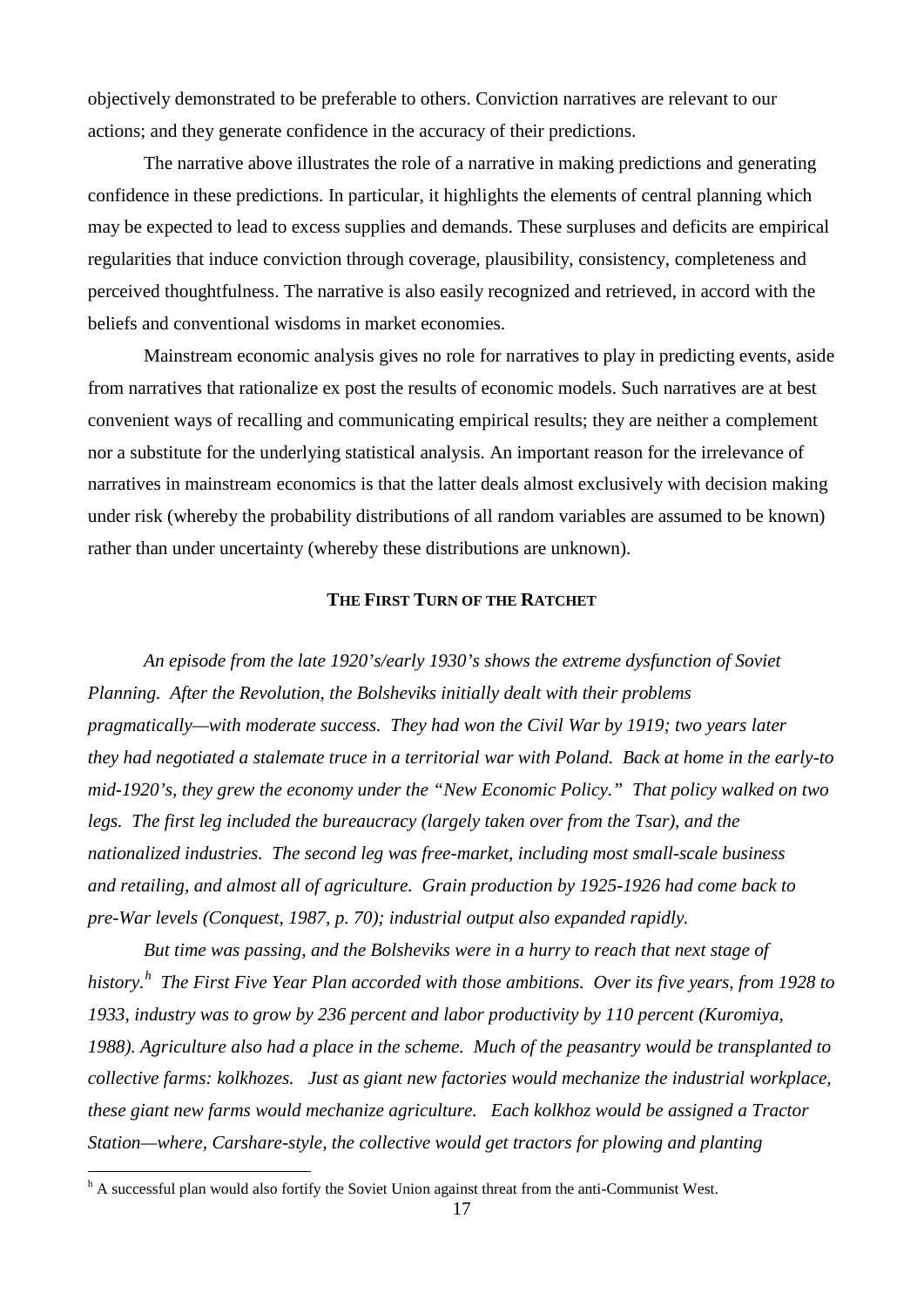*according to need. Those tractors would, of course, be the products of the new industrialization. It was a grand vision: Industry would feed tractors to agriculture. Agriculture would feed bread to industry. It was a great leap forward to a new socialist reality.* 

*But the best-laid plans of mice and men do not always work out as planned. Let's consider what ensued in the Ukraine, the bread-basket of the Soviet Union. We have already seen Soviet* planning as a long list, with each line of the list taking the form: commodity  $X$  to be delivered to *entity Y at*

*place W at time T. The First Five Year Plan had a line on that delivery list that was more important than any other. The non-agricultural workforce needed to eat. The plan would not work if the grain to feed them was not collected and delivered from the farms to the cities.* 

*The problems of those deliveries began small, but then escalated. In the spring of 1928, the government underestimated the amount of grain that would be offered by the peasants to the market, still in existence under the New Economic Policy. The government in Moscow decided to seize the estimated 2 million ton shortfall. This was not a huge exaction out of total production of about 75 million tons (Conquest, 1970, p. 70).*

*But the method of extraction, easily accomplished in physical terms,[i](#page-19-0) was ham-handed.*  In that spring of 1928 the extraction took the form of village self-taxation (Ibid., p. 90). Votes in the *village*

*communes would determine how much the village would "voluntarily" contribute. In each case there was a vote. But that vote could not be described as democratic. First of all, most of the richer peasants, who were also the likely village leaders, were disenfranchised (Ibid., p. 90). Consistent with the Leninist view that the minority might really be the majority, it took only one third of those*

*present to determine the outcome.*

*There was a further constraint on how the vote should be decided: the wrong decision by the commune would be "deemed contrary to Soviet Policy." Part of that policy was heavy exaction from the richer peasants: known as the kulaks. Lest anyone misunderstand how participants were meant to vote, the commune meetings were attended by the Communist cadres responsible for collecting the grain. The secret police were also there: to witness who voted how. The threat was obvious: bread or bullets.*

*These forced exactions easily achieved their immediate goal of ending the 1928 shortfall, but not without implication for the future. Significantly, the cost of planting the crops exceeded what the farmers would receive in payment (Conquest, 1970, p. 92). If a farmer's additional output*

<span id="page-19-0"></span><sup>|&</sup>lt;br>i  $\overline{I}$  In fact there was an over-delivery of .5 million tons. Ibid., p. 90.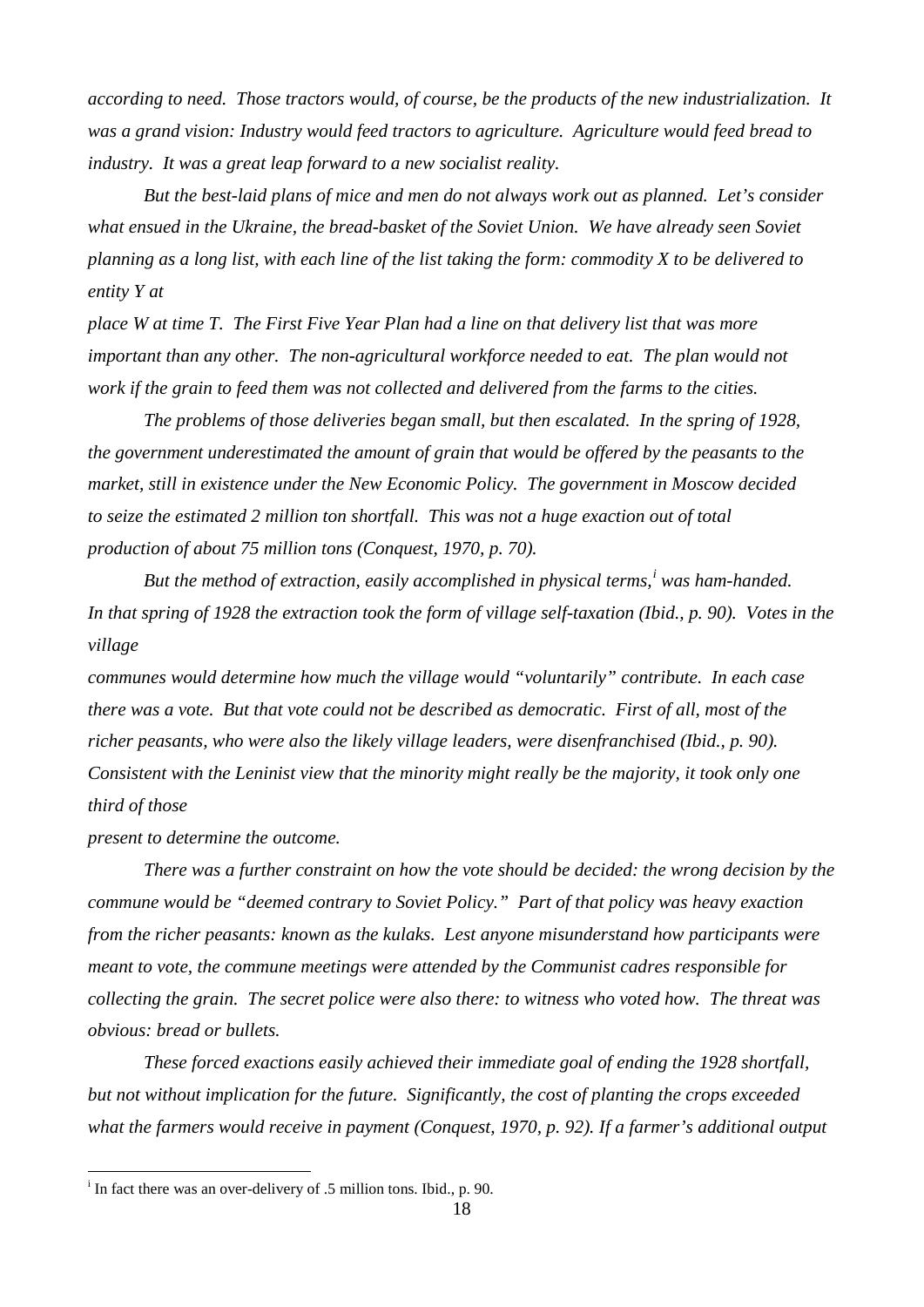*was especially liable to confiscation, he had then a negative incentive to plant. It should then be no* surprise that when the 1928 harvest came in, the shortfall was not the fairly mild 2 million tons of *before; it was much greater.* 

*This was just the first turn of the ratchet. By Soviet Marxist logic, the fault could not be* with the plan. And, if not due to the plan, it must be due to sabotage, by class enemies. The *prime suspects out there in the villages were the richer peasants: the kulaks. They must be hoarding the grain that was the rightful property of the Soviet Government.* 

## **Motivating Action**

It is amply clear that the Bolshevik narrative motivated collective actions that would not have been performed without the purposes and justifications that the narrative provided. Specifically, the narrative changed the direction of people's economic decisions, for a given set of economic constraints (such as the input-output structure of the Soviet economy). Under a different narrative, Lenin's New Economic Policy would have continued beyond 1928, with agricultural and small-scale industrial production moving increasingly into private hands. By invoking the Bolshevik narrative, it became possible to motivate millions of people to follow a different course. Although the Soviet secret police obviously played an essential role in coercing industrialization, in the absence of the Soviet narrative there would have been no rationale for coercion and thus no basis for the voluntarily supportive and permissive participation by many Soviet citizens, which was critical at least to get the forced industrialization started.

Mainstream economics permits consideration of altered directions in economic decision making, for given constraints, only through the notion of preference changes and changes of circumstance (supply shocks). Such preference changes and supply shocks are generally considered exogenously given, lying beyond the purview of economic analysis. Our story shows dramatically, however, further reasons why the direction of economic decisions may change, and also may do so suddenly, affecting large numbers of people, in accord with broadly rational principles of reason, with profound implications for the course of economic activities. Viewing such preference changes as exogenous implies that economic analysis ceases to account for the most important economic events in Soviet history. Viewing them as endogenous but gradual also fails to account for these events. In short, the account of Soviet industrialization in the late 1920s illustrates the need to recognize the existence of multiple motivations, each associated with a different direction for economic decision making. This insight is elaborated in recent work on motivation-driven economics (see Przyrembel et al, 2015), whose basic insight is that all behavior is motivated and that humans have access to discrete, multiple motivation systems.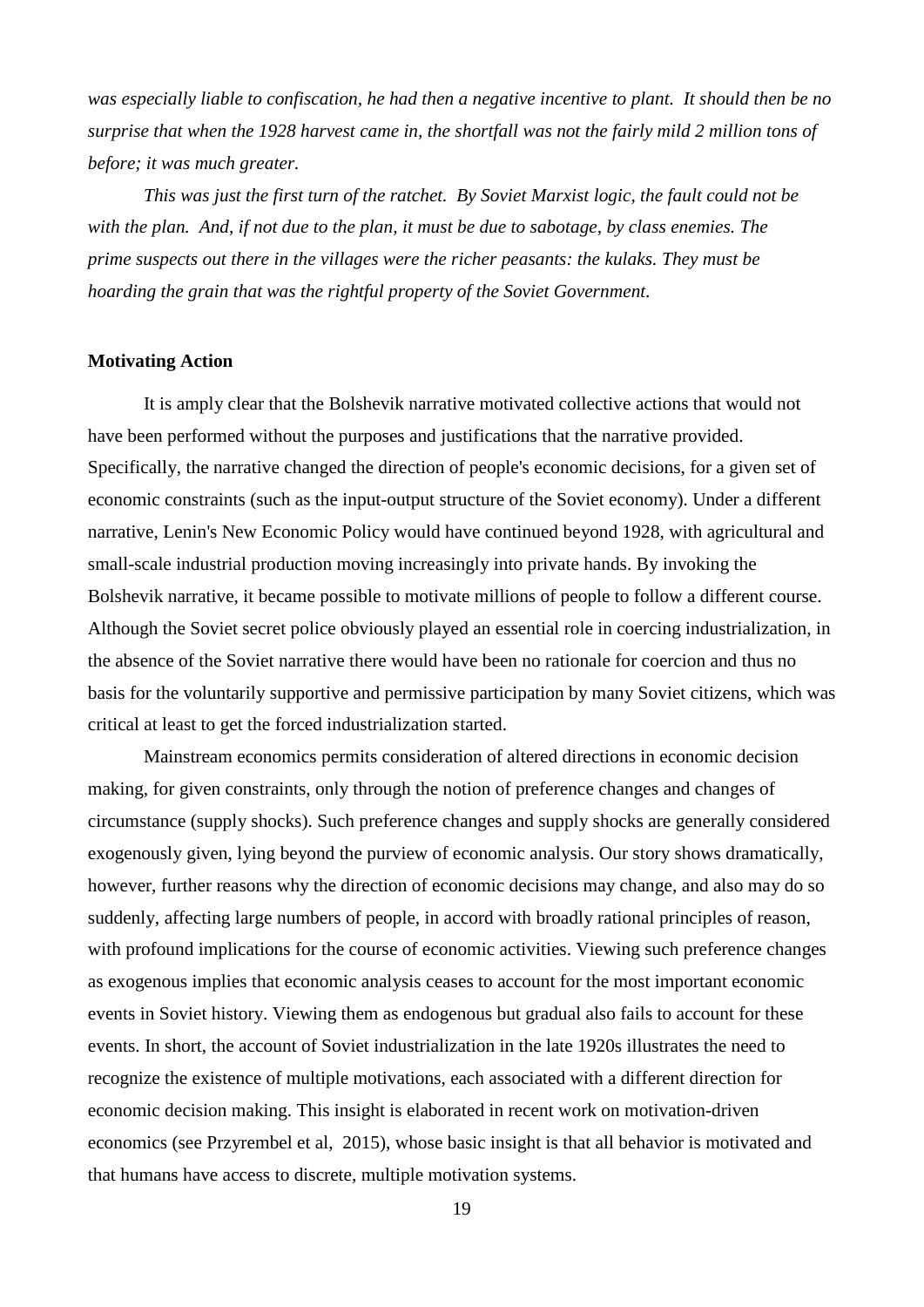In particular, all behavior is the product of forces in an organism to initiate, energize and direct its behavior. Simply knowing the person's goals and constraints is not sufficient to determine the person's behavior. A depressed person, for example, may have goals that can be satisfied, but no motivation to satisfy them. Knowing a person's needs is also not sufficient to produce behavior. An anorexic person may need food, but lack the motivation to eat it. In addition to goals and needs, we require a drive that stimulates, controls and sustains a particular behavior pattern. A motive influences the direction, intensity and persistence of a behavior pattern. Each motive is associated with a distinct objective. The motive is, in effect, the drive that propels the organism towards achievement of an ultimate goal.

The multiple, discrete motivation systems to which we have access are biological systems that activate our emotions, modulate our perceptions, and stimulate our motor responses. Przyrembel et al (2015) identify seven motivation systems that are particularly significant for economic decision making: Resource-Seeking, Care, Affiliation, Status-Seeking, Achievement, Threat Avoidance and Threat Approach. These motivation systems are associated with different behavioral tendencies that, respectively, can be denoted as self-interested, prosocial, conforming, competitive, excelling, defensive and aggressive behaviors, each of which is associated with a distinct objective. The activation of different motivation systems is the outcome of the interplay between the person's characteristics (e.g. transient conditions of the internal environment, such as hormone and blood sugar levels, and persistent conditions such as personality), the person's external environment and her appraisal of this environment.

Narratives influence a person's appraisal of her environment, e.g. a shortfall in agricultural output available for industrial workers was viewed as evidence of sabotage by the kulaks. Narratives also affect a person's social environment, by coordinating the actions of various population groups in pursuit of a common goal. Thereby narratives lead to the activation of distinct motivation systems, aimed at distinct objectives.

## **DEATH BY HUNGER**

*The next escalation was to expropriate the kulaks. That began with such actions as exorbitant fines on those deemed short in their deliveries. The size of the fines was only the first reason why they drove the offenders into bankruptcy.[j](#page-21-0) Those arbitrary commune meetings, with the Communist cadres and the secret police insisting on self-enforced taxation, had not just determined*

<span id="page-21-0"></span>j <sup>j</sup> Kulaks, with 5 times the earnings of poorer peasants were assessed 30 times the taxes. The kulaks were taxed at 30 to 40 percent of production.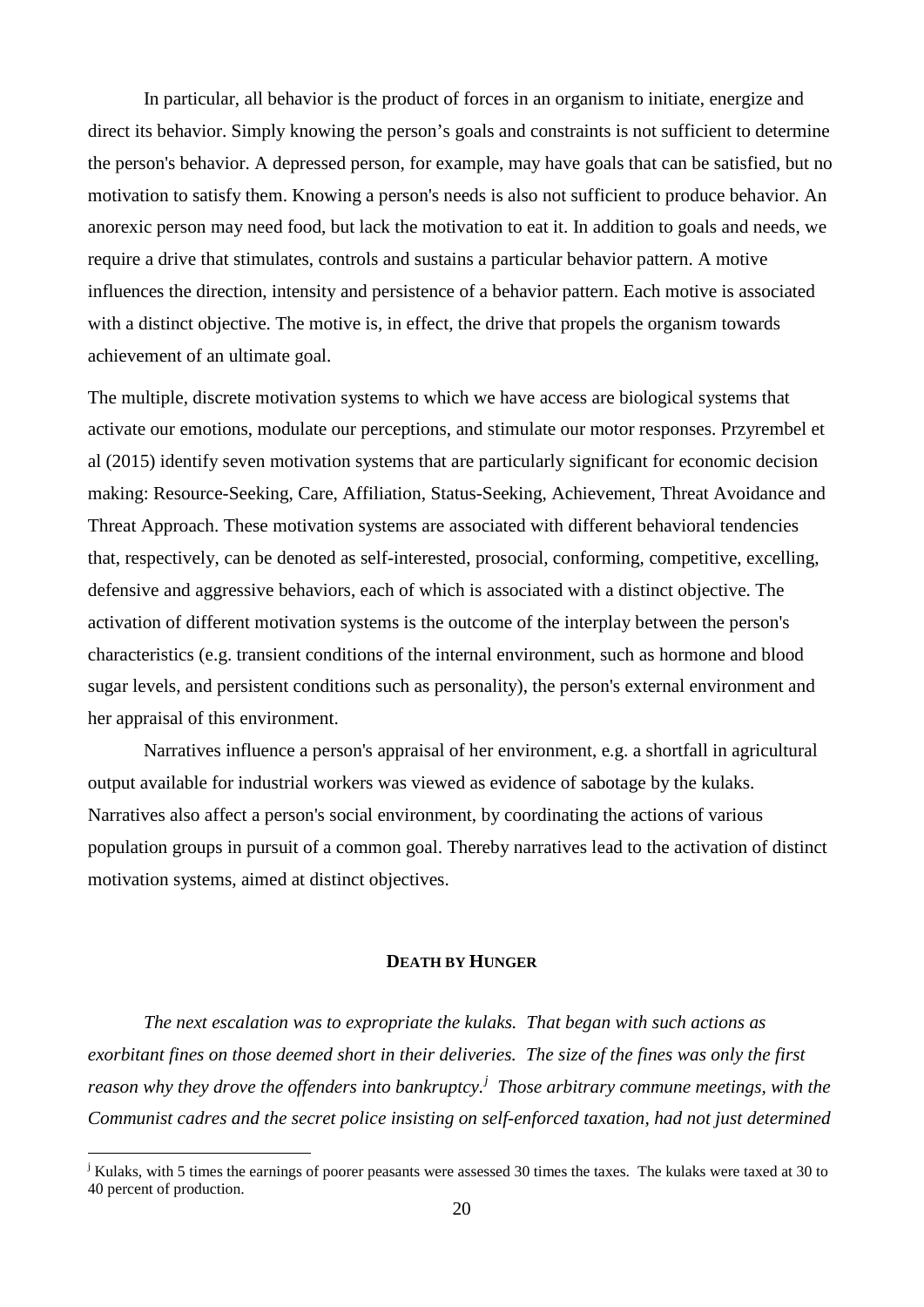*how much the village would pay, but also who would pay it within the village; no procedure guaranteed any fair relation between the grain a family grew and its exaction. And so the fines were typically back-breaking (Conquest, 1987, p. 101).* 

*But they were just the beginning of the dekulakization. When the harvest of 1929 failed, as would have been suspected, yet more forceful measures had to be taken against the saboteurs: the grain-hoarding kulaks. In January 1929 The Party resolved that 1,065,000 "kulak" families, with about 5,000,000 persons would be divided into three groups (Ibid., p. 121). Group I*

*(about 100,000 families) would be shot; Group II (about 150,000) would be sent to remote areas such as Siberia; and Group III, a bit more mercifully, deported to marginal land in their own* district (Ibid., p. 120). This policy made no sense from any point of view: even by the standards of *Marxist-*

*Leninist doctrine. The kulaks were presumed to be rich. But after the land reforms of the Tsar, and the subsequent redistribution of the Revolution, a peasant would distinguish himself merely by the ownership of a horse, or perhaps of one or two cows. He might be designated a "kulak" for hiring additional labor for a short time to gather in the harvest. Or he might just be denounced by those who controlled the commune meeting, in need of a scapegoat, or happy to settle an ancient score. But, even wholly discounting these inconvenient truths, this policy still made no sense. The richer peasants may have only owned the extra horse or cow, but still they* did produce more than their share of the grain; 3 to 5 percent produced some 20 percent of the *grain (Ibid., p. 75). Dekulak the countryside and the collection of that grain for the plan would be far more*

*difficult in subsequent harvests. And so it proved.*

*Exactly the same techniques for getting the villagers to self-tax, to identify who would self*tax, to get them to identify those who needed to be dekulaked, were used in getting them also to *vote to collectivize. The local Bolsheviks cadres would be present at the meetings. The votes were not secret. Those who voted the wrong way would be shot, or sent off cattle-style to the prison camps. In remarkably short order, with remarkable efficiency we might say, by the 1931 planting season most of the Ukraine (and most of the rest of the Soviet Union) was collectivized. And now disaster occurred: in two stages. The first stage was the first harvest. The disorder involved in collectivization naturally reduced output. Any family that has recently moved will understand why. But there was a more immediate cause. Those moving into the* collectives had little (or no) reason to take their property with them. If they had a horse, it would be better to sell it, for what it would fetch. If that was not possible, it would make one last good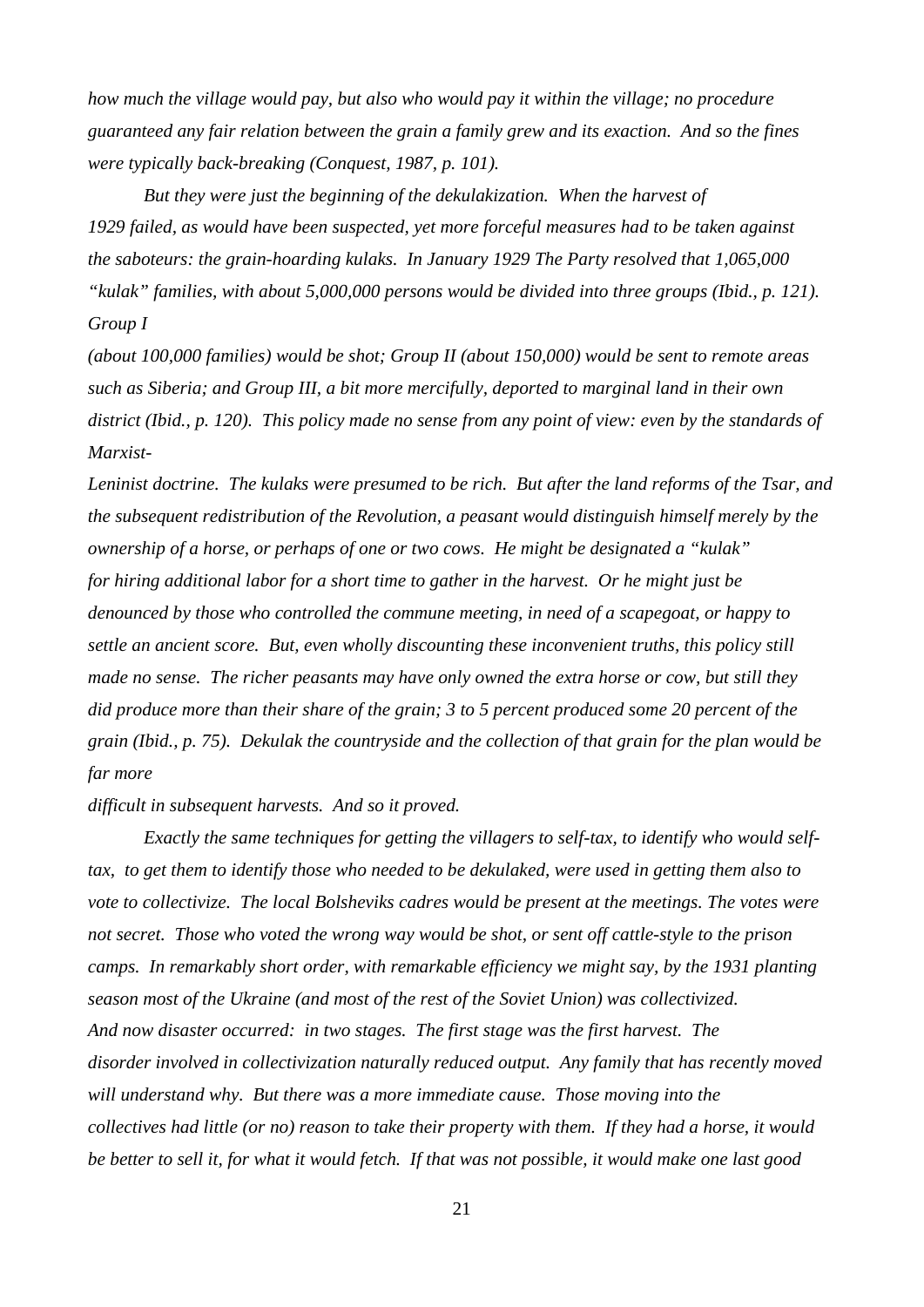*meal before a bleak future. There was further reason to get rid of that horse, or that cow, before the move. It was bad enough to be a kulak before collectivization. Once collectivization had occurred, that horse, or that cow, would especially stick out. Furthermore, in the Plan's brave new world, horses would not be necessary. The fields would be gloriously plowed with the new tractors from the tractor-share stations.* 

*But the reality of the tractor stations was different from the dream. Often they were miles away. More than that, the promised tractors were not likely to be working. The planners had not adequately foreseen the need for repair. That repair was especially needed since the tractors themselves were the result of the same non-working plan that produced the non-working farms. But whatever the role of no-horses/no-tractors, the disruption of the collectivization itself—fast and forced as it was—would have been sufficient to dramatically reduce production. It was inevitable that the harvest of 1931 was extremely bad.* 

*In a normal society such a small harvest would result in smaller exaction from the peasants. That's what granaries are for. It's also when governments give up foreign exchange (or, nowadays, go to the World Bank or to the IMF) to get it from Kansas. But the plan was unbending: just as the Russian leader called himself "Steel." Since the plan could not be wrong, once again it*

*must be those kulaks: with their hoarding and sabotage transmogrified onto the collective farms. The grain deliveries were sacrosanct. So the Communist cadres went out in search. Their bayonets would even poke into haystacks, even into niches of the peasants' hovels, seeking even the smallest stashes of grain. A collective that had not met its levy was guilty of defrauding the Soviet government. Any food that was found was confiscated.*

*If farmers are sufficiently hungry they eat the seed for the next season. The 1931 harvest was bad, but the 1932 harvest would be far, far worse. How would the people make it through the coming year? A very significant fraction did not. We do not know how many died. Whole villages were wiped out, where, gruesomely, everyone starved. For many, the corpses of those who had gone before provided their last supper. There is a vast range of estimates regarding how many died in the Ukraine, with the mid-range of about 5,000,000 out of a rural population of 25,000,000. But even then the collection of grain at gunpoint continued. In this regard the plan had no flexibility. In Ukraine the famine is called the Holodomor—the death by hunger.* 

## **Social assignments and identities**

It is striking how the Soviet narrative assigned different social roles to people on the basis of characteristics that became significant only in the context of that narrative: party members versus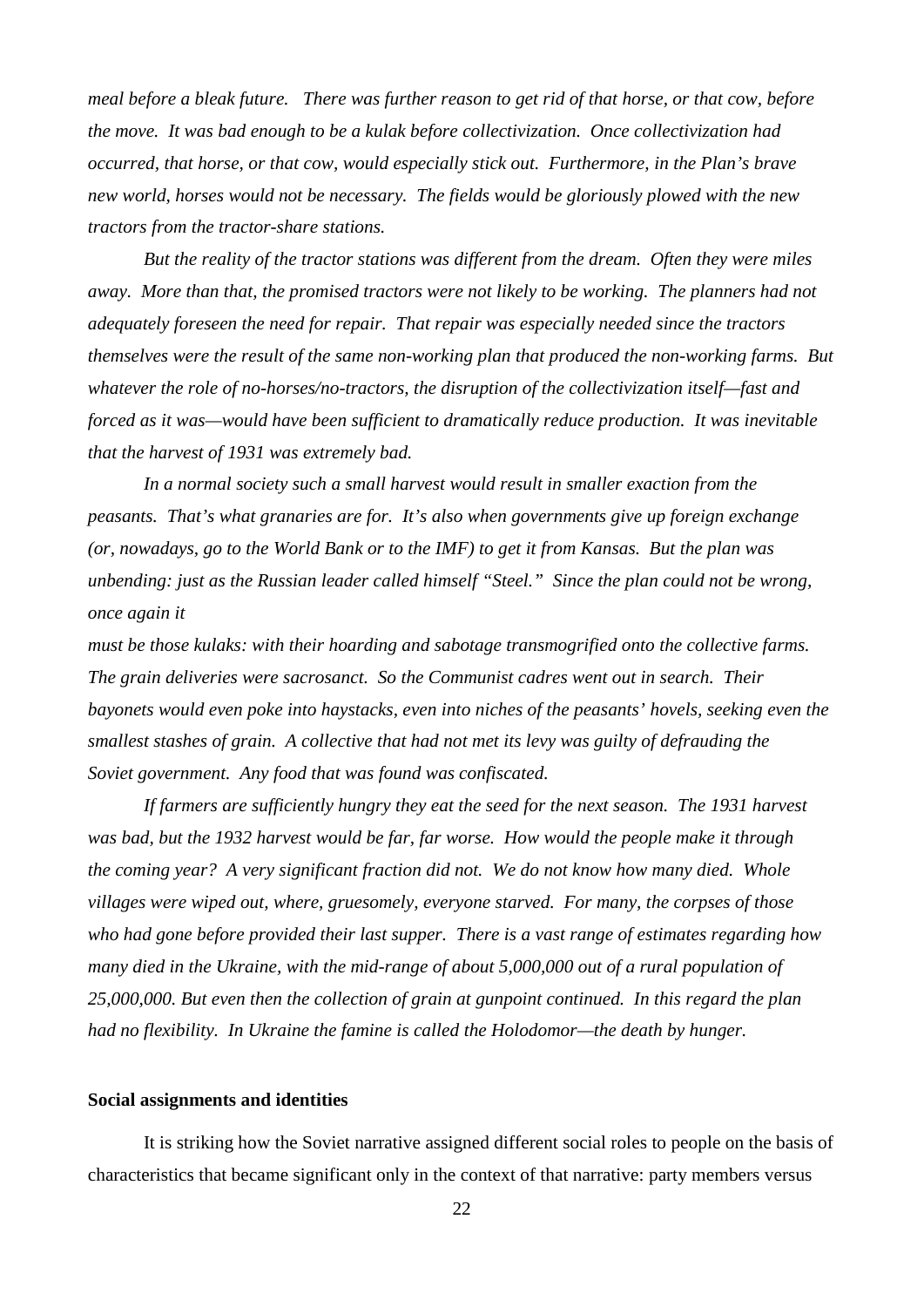regular citizens, kulaks versus poorer peasants, peasants versus industrial workers. These social roles divide people into distinct social groups. Each group has its own social norms (embodying the group's expectations regarding appropriate attitudes and behavior patterns) and ideals (describing exemplary attitudes and behaviors). Living up to these social norms and ideals often comes with extrinsic rewards and violating these norms elicits extrinsic punishments. The values of the group are commonly internalized by its members, supplementing or replacing the external reinforcements and sanctions. Members of a group feel the need to affiliate and conform. Social groups are also characterized by their degree of tolerance for deviations from their norms and ideals.

Social groups generate their own social identities, each of which may be described in terms of distinctive characteristics shared by members of a group. Identities play an important role in guiding behavior, since people who recognize themselves as belonging to the same social group have an incentive to cooperate in pursuit of common goals. The pressure to affiliate and conform may take the form of normative influence (the desire to receive acceptance and approval from other group members) and informational influence (in ambiguous situations). Furthermore, recognition of differences in group affiliation leads to less cooperation and sometimes to conflict.

Bruner (1986, 1990) argues that we understand the world in two ways: the "paradigmatic mode" of thought (in which we explain our experience in terms of empirical observation and rigorous reasoning) and the "narrative mode" (in which we understand events in terms of people's motives and intentions). Narratives are a primary way whereby we make sense of our social world. This process begins early in life: children commonly use narratives to explore their relations to others and to investigate other's perspectives. Thereby narratives become crucial to the shaping of identities. "Our sensitivity to narrative provides the major link between our own sense of self and our sense of others in the social world around us" (Bruner, 1986). Narratives are also an important instrument for personal integration, since we generally make sense of our lives in terms of a single, unfolding story. It is common for people to revise their narrative accounts of themselves in terms of their current experience. Our sense of identity, as conveyed through narrative, is context-dependent (shaped by our external environment), interpersonal (described in terms of our interrelations with others), intersubjective (generally in need of corroboration by others in our social groups) and emergent (in response to largely unforeseen circumstances).

Mainstream economics ignores the role of narratives in generating and maintaining identities since it assumes that preferences are located exclusively in the individual; the influence of social groups on individual preferences is ignored. This gap is filled by identity economics (e.g., G. Akerlof and Kranton, 2000, 2010), which explores how people's decisions are influenced by the norms and ideals of their social groups.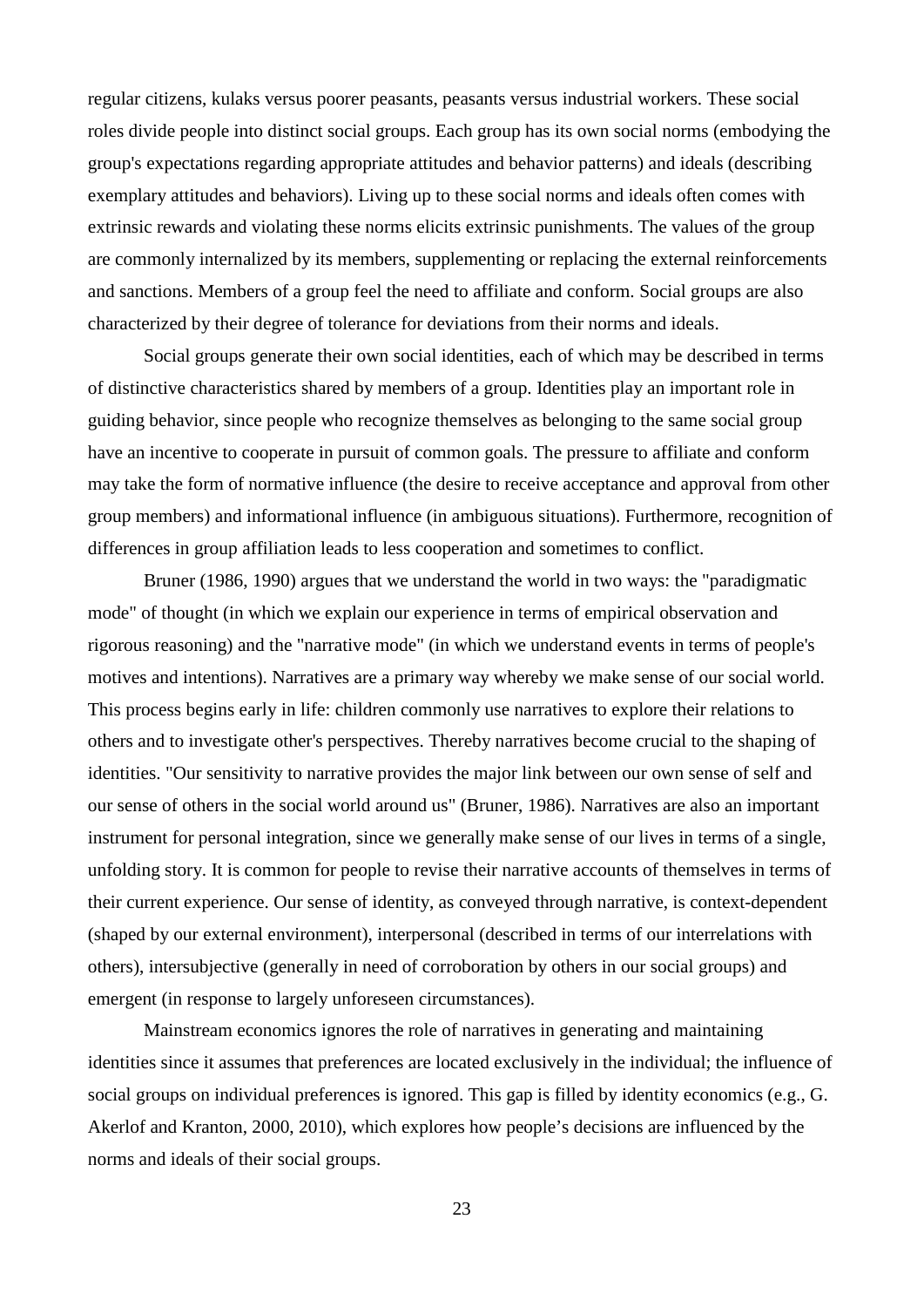## **LESSONS OF THE HOLODOMOR**

*The usual lesson economists take from the Soviet experience concerns the inefficiencies of State Planning. We agree. But we also take away another, deeper lesson, concerning the importance of stories. Lenin's great bequeathal to the Soviet State was his story about the road ahead. The Holodomor did not just happen because of the Plan; it also happened because the cadres accepted that story. Thus, in the villages the cadres were willing to encamp, or to shoot,* the innocent. They did so because they were forced to do so; but they were also willing to carry it *through because they believed in the promise of socialist bliss; and, furthermore, following Lenin, they believed that moderation in pursuit of that goal was no virtue, as extremism was no vice.*

*That lesson concerns the Soviet Union. But the deeper, more general lesson concerns a warning the Soviet experience gives to us, who have the good fortune of living in saner times and in saner places. We too live by our stories, and those stories are not always benign. Our social and economic system gives us, thankfully, much less opportunity for going wrong. But insofar as it does, we too should always be looking over our shoulders to check whether the stories we are telling ourselves, which are responsible for our decisions, give us what we really want.*

### **Power Relationships and Social Norms**

The social roles associated with distinctive identities bring people into predefined and predictable social relations with one another, such as parent-child, teacher-student and Party official-regular comrade. These social relations imply distinctive power relationships.

Power, in terms of the potential to exert influence, can be generated in various ways: perceived control over others' rewards and punishments, social identification, expertise (being perceived as knowledgeable by others), and legitimacy (being perceived as having the right to influence). Whereas some power arises from the actual ability to control resources, it is common for power to depend on perceptions by others. Narratives are the organizing principles shaping such perceptions. For example, perceptions of competence and legitimacy often depend on socially conferred status characteristics that might not be relevant to the domain wherein power is exercised.

Power relationships may be established and maintained through the pressures of social conformity (e.g. Asch, 1955), obedience to authority (e.g. Milgram, 1964) and compliance (e.g. Freedman and Fraser, 1966). These relationships are often driven by a variety of motives, such as Affiliation, Status-Seeking, Threat Avoidance and Threat Approach. Whereas these relationships are often essential for maintaining people's cooperation in social groups, they may also lead to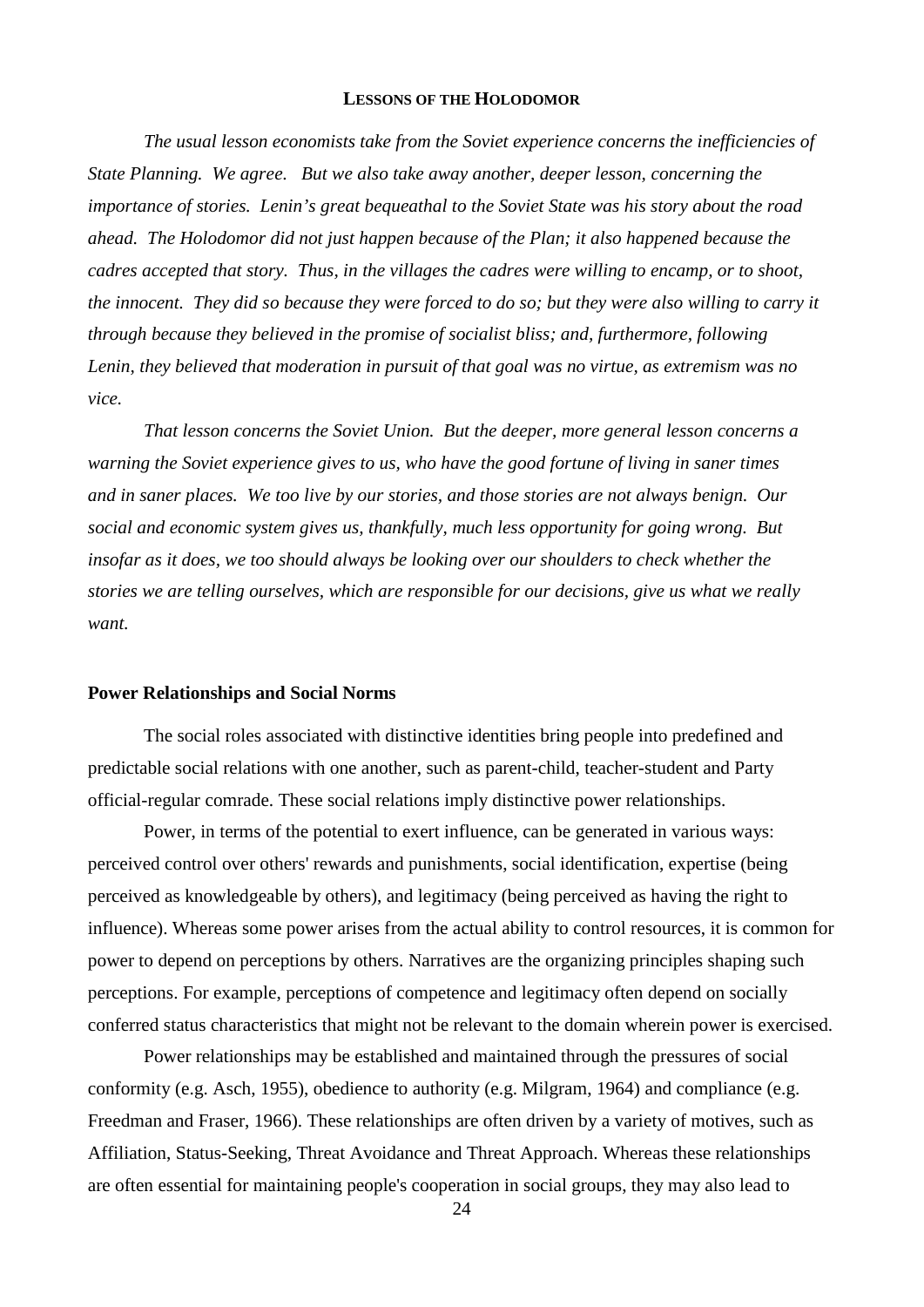destructive outcomes, as our account of Soviet history illustrates. Starting with the Milgram experiments, there has been much research on why people tend to be obedient to authority, even when it manifestly causes significant harm. Narratives conferring legitimacy and expertise to particular social groups or ones that induce people to identify with authority play an important role in this regard.

Since narratives have a tree-like structure, they develop branches. This makes people highly manipulable, as much of the game of life is to graft branches favorable to us onto other people's narrative trees, as they also seek to graft branches onto our narratives that are favorable to them. Power relationships often arise from these grafting activities. Mainstream economics ignores this role of narratives, since it does not consider the power relations derived from the interplay among social groups.

Last, but far from least, narratives serve another social function. They convey social norms and help explain why norms should be obeyed and under what circumstances violators of norms are to be punished (see, for example, R. Akerlof, 2015). The *Bible,* for example, is made up of many narratives, and serves all of these functions.

The function of social norms is to induce people to cooperate in order to achieve a common goal. They are meant to regulate social relationships. In our evolutionary history, such norms often enhanced the survival prospects of the norm followers in multifarious ways.However, as the narrative above shows, social norms can also lead to detrimental social outcomes. Mainstream economic theory ignores social relationships and thus has no place for social norms. Behavioral economics, when concerned with norms, generally makes room for them by including them in reasonably stable utility functions. While Mancur Olson (1965) asserted that rational, self-interested individuals would not contribute to common goods, Elinor Ostrom (2014 and elsewhere) showed how social norms may evolve, permitting people to overcome such collective action problems. Others have investigated how social norms enable people to cooperate in the absence of formal property right systems and centralized allocation mechanisms, in particular through promoting the establishment of reputations and sanctions, whose effectiveness tends to be strengthened through parochialism (e.g. Bowles and Gintis, 1998).<sup>[k](#page-26-0)</sup>

The exposition above goes further by illustrating how narratives provide a social context within which social norms become explicable, as well as desirable as goals of individual behavior. Narratives not only rationalize norms in terms of simple scripts whereby people can easily recall their meaningfulness, but also specify the circumstances under which they are to be applied.

<span id="page-26-0"></span> $k$  The role of sanctions in norm enforcement has received much attention recently (e.g. Fehr and Fischbacher, 2004).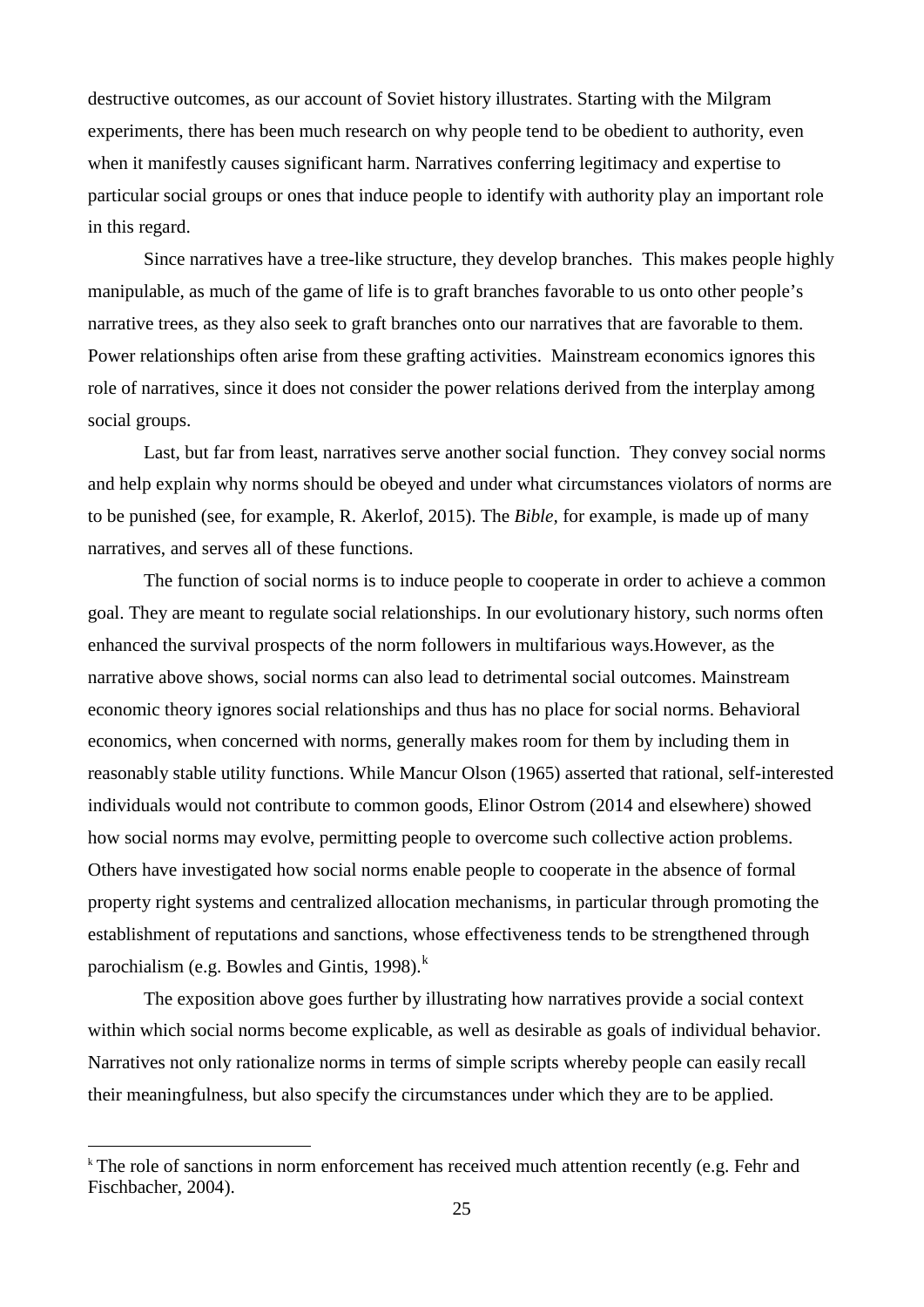Narratives also provide reasons for why norm-enforcement should have normative force and under what circumstances. In short, narratives do not just specify norms of behavior, but also provide app[l](#page-27-0)ication principles that are embedded in particular social relationships.<sup>1</sup>

In the Soviet narrative, the Communist story conveyed strict social norms, concerning not only material accumulation, but also dress, manners, political rituals, forms of personal address highlighting both an egalitarian ideal and authority relationships within Soviet society, and much more. By articulating the goal of socialist bliss, the narrative explained why Soviet citizens were required to follow these norms and why they needed to spy on violators and bring them to Soviet justice. Without this social role of the Soviet narrative, it would have been impossible for the Bolsheviks to gain power and extremely unlikely for them to have maintained it later on.

## **CONCLUDING REMARKS**

The various roles of narratives discussed above have important implications for economic decisions. In order to take account of these roles, mainstream economics needs to be extended in the following respects:

- Narratives enable people to make sense of their environments by providing simple mental models of causal relations that focus their attention on particular variables and lead them to make particular predictions.
- All behavior is motivated in the sense that individuals have access to multiple, discrete motivations, each associated with a different objective. Narratives play a role in activating motivations.
- Different social contexts also activate different motives. Narratives assign social roles and build identities.
- Thereby narratives help establish and maintain power relationships.

This framework of thought has the following implications, conflicting with traditional economic analysis: An individual's objectives are not unique, since the individual can draw on multiple motivations, associated with different objectives. An individual's objectives need not be internally coherent across motives. An individual's objectives are not context-independent, since contexts play

<span id="page-27-0"></span> $\frac{1}{1}$ <sup>1</sup>On this account, people may follow conflicting norms, driven by conflicting narratives, but applied to different social circumstances. (For an analogous argument with regard to moral values, see Fiske and Rai, 2011.)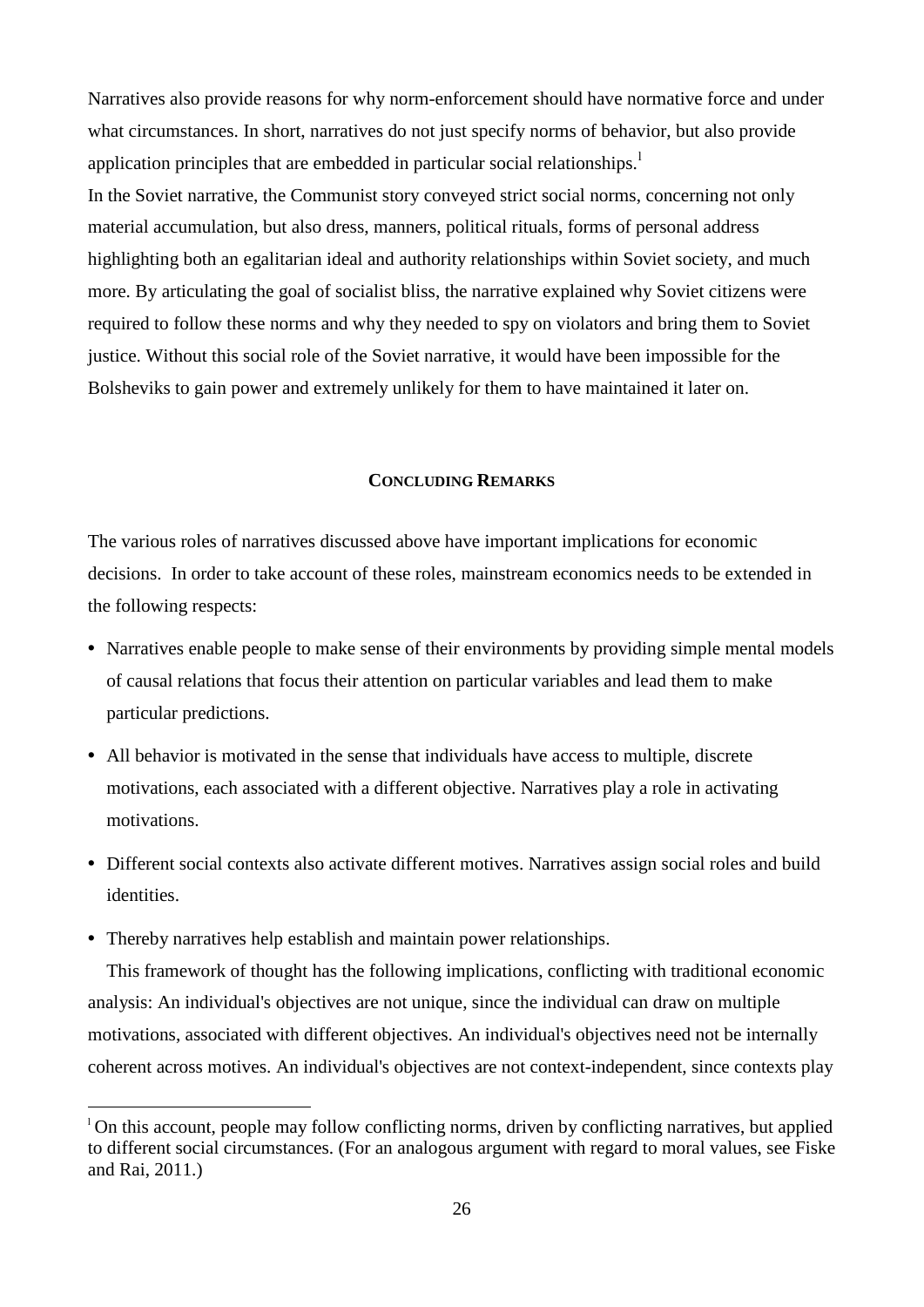a role in activating motivations. An individual's objectives are not exclusively self-interested, since the individual is concerned about her relationships to others, shaped by her identities. An individual's objectives need not be temporally stable, since motives may change quickly through time. An individual's environment is generally not determinate, since the individual generally has access to multiple interpretations of her environment, with no unambiguous objective criteria for defining the environment. An individual's environment is generally not objectively observable, since the individual is active in construction of this environment. Individuals are not means-end rational since they use only their attended-to means to achieve their attended-to ends.

These implications open up important roles for narratives to play in economic decision making. In particular, since people's environments are not determinate and objectively observable, narratives can play a role in defining these environments. Furthermore, narratives influence the objectives of people's activities, for any given appraisal of the environments.

#### **References**

Akerlof, G., Kranton, R., 2000. Economics and identity. Quarterly Journal of Economics 115(3), 715–7.

Akerlof, G., Kranton, R., 2010. Identity Economics. Princeton, New Jersey: Princeton University Press.

Akerlof, R.J., 2015. Anger and enforcement. University of Warwick.

Asch, S., 1955. Opinions and social pressure. Scientific American 193, 31–35.

Barden, J., Petty, R.E., 2008. The mere perception of elaboration creates attitude certainty: exploring the thoughtfulness heuristic. Journal of Personality and Social Psychology 95 (3), 489– 509.

Beach, L. R., 2010. The Psychology of Narrative Thought. Bloomington, IN: Xlibris Corporation,

Bowles, S., Gintis, H., 1998. The moral economy of communities. evolution and human behavior 19 (1), 3–25.

Bruner, J., 1986. Actual Minds, Possible Worlds. Cambridge, MA: Harvard University Press.

Bruner, J., 1990. Acts of Meaning. Cambridge, MA: Harvard University Press.

Bruner, J., 1991. The narrative construction of reality. Critical Inquiry 18, 1–21.

Burnstein, E., Vinokur, A., 1975. What a Person thinks upon learning he has chosen differently from others. Journal of Experimental Social Psychology 11, 412–426.

Cambridge History of Russia, 2006, vol. 3: The Twentieth Century, Cambridge: Cambridge University Press.

Castiello, U., Umilta, C., 1990. Size of the attentional focus and efficiency of processing. Acta Psychologica 73 (3), 195–209.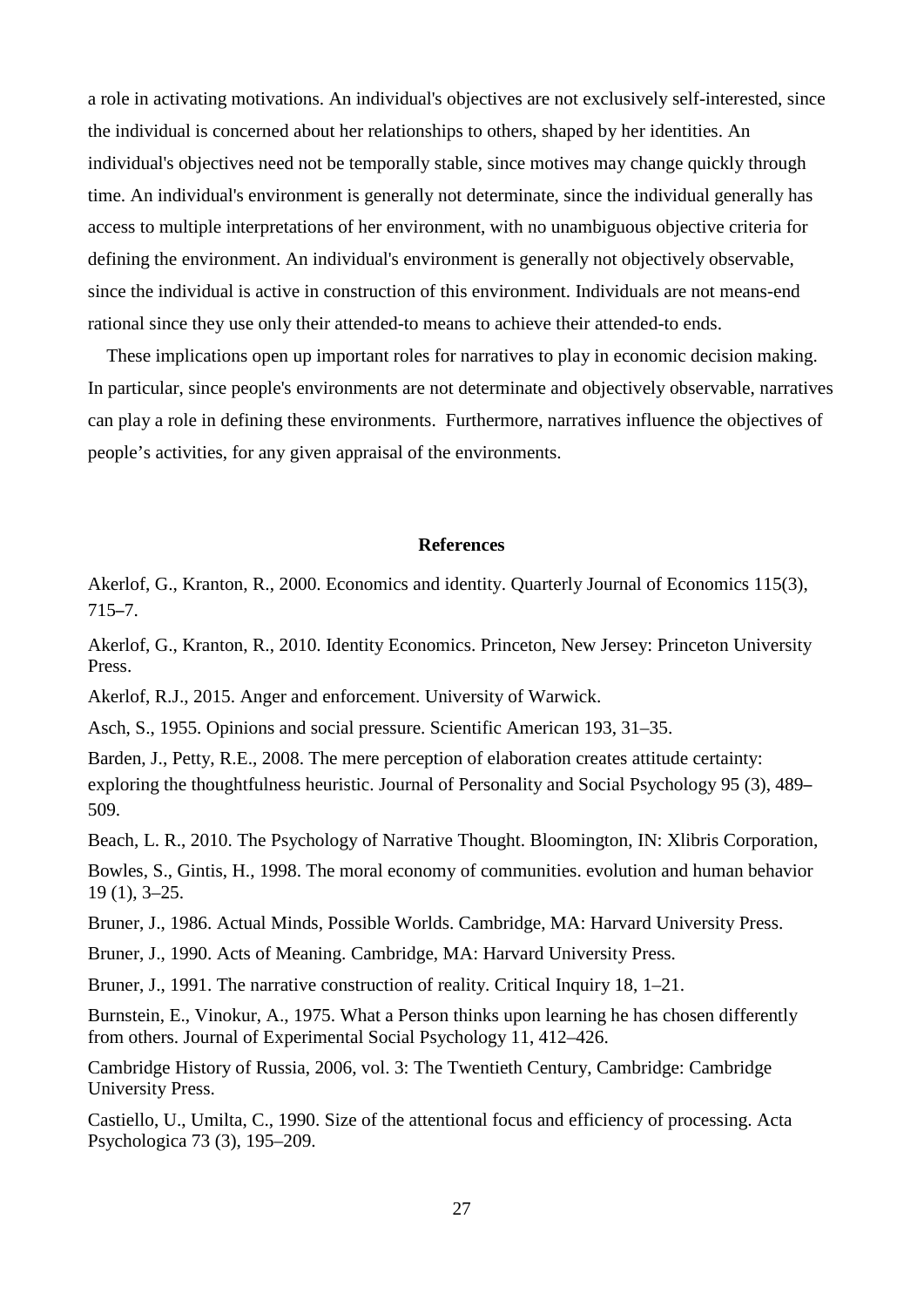Cohen, M.S., Freeman, J.T., Wolf, S., 1996. Meta-recognition in time-stressed decision making: recognizing, critiquing, and correcting. Journal of the Human Factors and Ergonomics Society 38 (2), 206–219.

Conquest, R., 1987. The Harvest of Sorrow: Soviet Collectivization and the Terror-Famine. Oxford: University Press.

Ericson, R.E., 1991. The classical soviet-type economy: nature of the system and implications for reform. Journal of Economic Perspectives 5 (4), 11-27.

Eriksen, C; St James, J., 1986. Visual attention within and around the field of focal attention: a zoom lens model. Perception & Psychophysics 40 (4), 225–240.

Fehr, E., Fischbacher, U., 2004. Social norms and human cooperation. Trends in Cognitive Science[s](http://www.cell.com/trends/cognitive-sciences/issue?pii=S1364-6613%2800%29X0076-9) 8 [\(4\)](http://www.cell.com/trends/cognitive-sciences/issue?pii=S1364-6613%2800%29X0076-9), 185-190.

Fitzpatrick, S., 1994. The Russian Revolution. Oxford: Oxford University Press.

Freedman, Fraser, 1966. Compliance without pressure: the foot-in-the-door technique. Journal of Personality and Social Psychology 4, 195-202.

Gigerenzer, G, Goldstein, D.G., 1996. Reasoning the fast and frugal way: models of bounded rationality. Psychological Review 103 (4), 650-669.

Goldstein, D.G., Gigerenzer, G, 2002. Models of ecological rationality: the recognition heuristic. Psychological Review 109 (1), 75-90.

Graesser, A. C., Hauft-Smith, K., Cohen, A. D., Pyles, L. D., 1980. Advanced outlines, familiarity, and text genre on retention of prose. The Journal of Experimental Education, 48 (4), 281–290.

Hume, D., 1748. An Enquiry Concerning Human Understanding, edited by Eric Steinberg. Indianapolis: Hackett, 1977.

Kahneman, D., 1973. Attention and Effort. Englewood Cliffs, NJ: Prentice-Hall.

Kahneman, D., 2011. Thinking, Fast and Slow. London: Allen Lane.

Kenez, P., 1999. A History of the Soviet Union from the Beginning to the End. Cambridge: Cambridge University Press.

Knudsen, E.I., 2007. Fundamental components of attention. Annual Review of Neuroscience 30 (1), 57–78.

Kort, M., 1996. The Soviet Colossus: History and Aftermath. M.E. Sharpe.

Kuromiya, H., 1988. Stalin´s Industrial Revolution: Politics and Workers, 1928-1932. Cambridge: Cambridge University Press.

Lakoff, G., 1987. Women, Fire and Dangerous Things: What Categories Reveal about the Mind. Chicago: University of Chicago Press.

Malia, M., 1994. The Soviet Tragedy: A History of Socialism in Russia. New York: Simon and Schuster.

McAdams, D.P., 2001. The psychology of life stories. Review of General Psychology 5 (2), 100-122.

Milgram, S., 1964. Group pressure and action against a person. Journal of Abnormal and Social Psychology 69, 137–143.

Murphy, G.L., 2002. The Big Book of Concepts. Cambridge, MA: MIT Press.

Navon, D., Gopher, D., 1979. On the economy of the human-processing system. Psychological Review 86, 214–255.